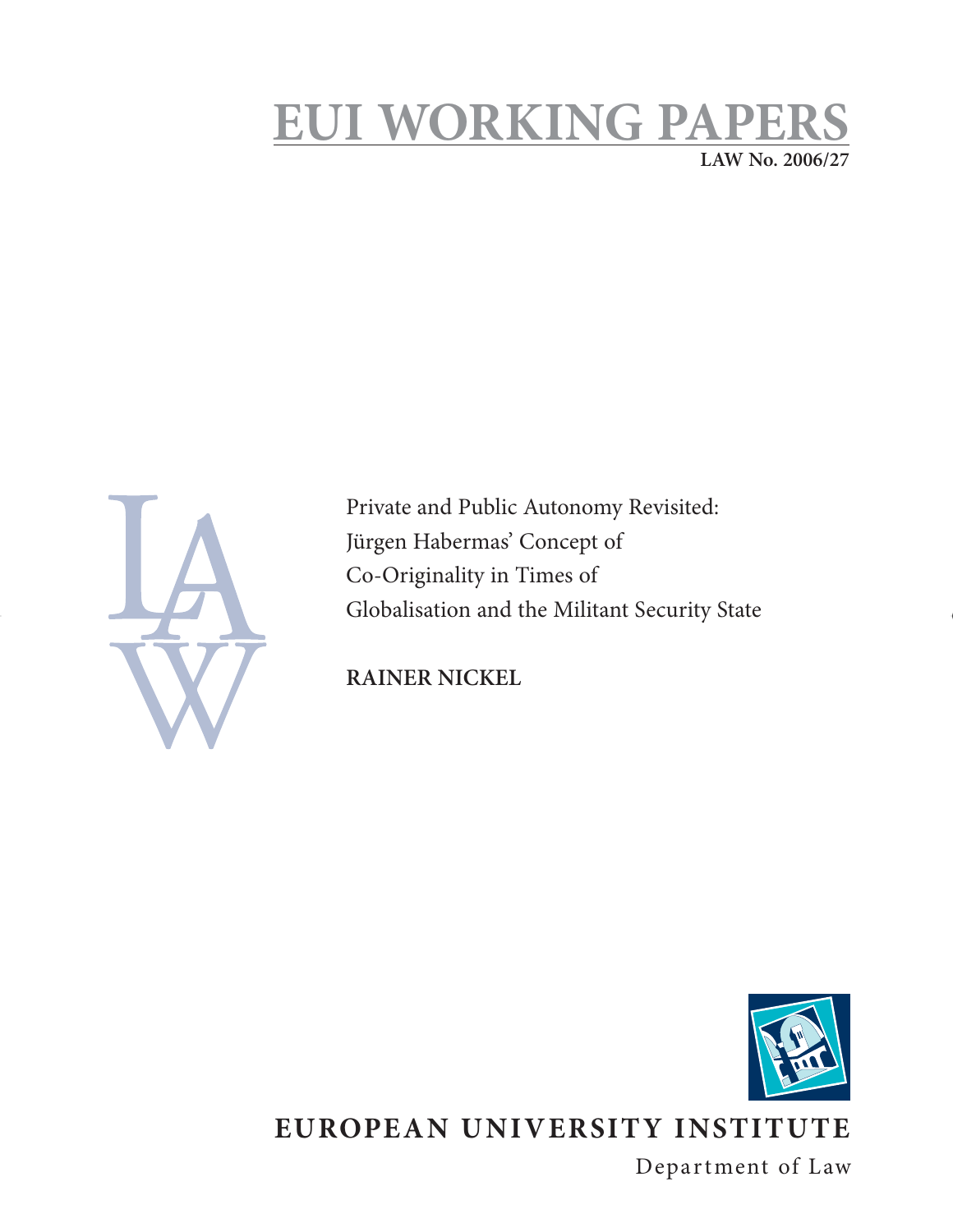**EUROPEAN UNIVERSITY INSTITUTE DEPARTMENT OF LAW**

*Private and Public Autonomy Revisited: Jürgen Habermas' Concept of Co-Originality in Times of Globalisation and the Militant Security State* 

**RAINER NICKEL**

EUI Working Paper **LAW** No. 2006/27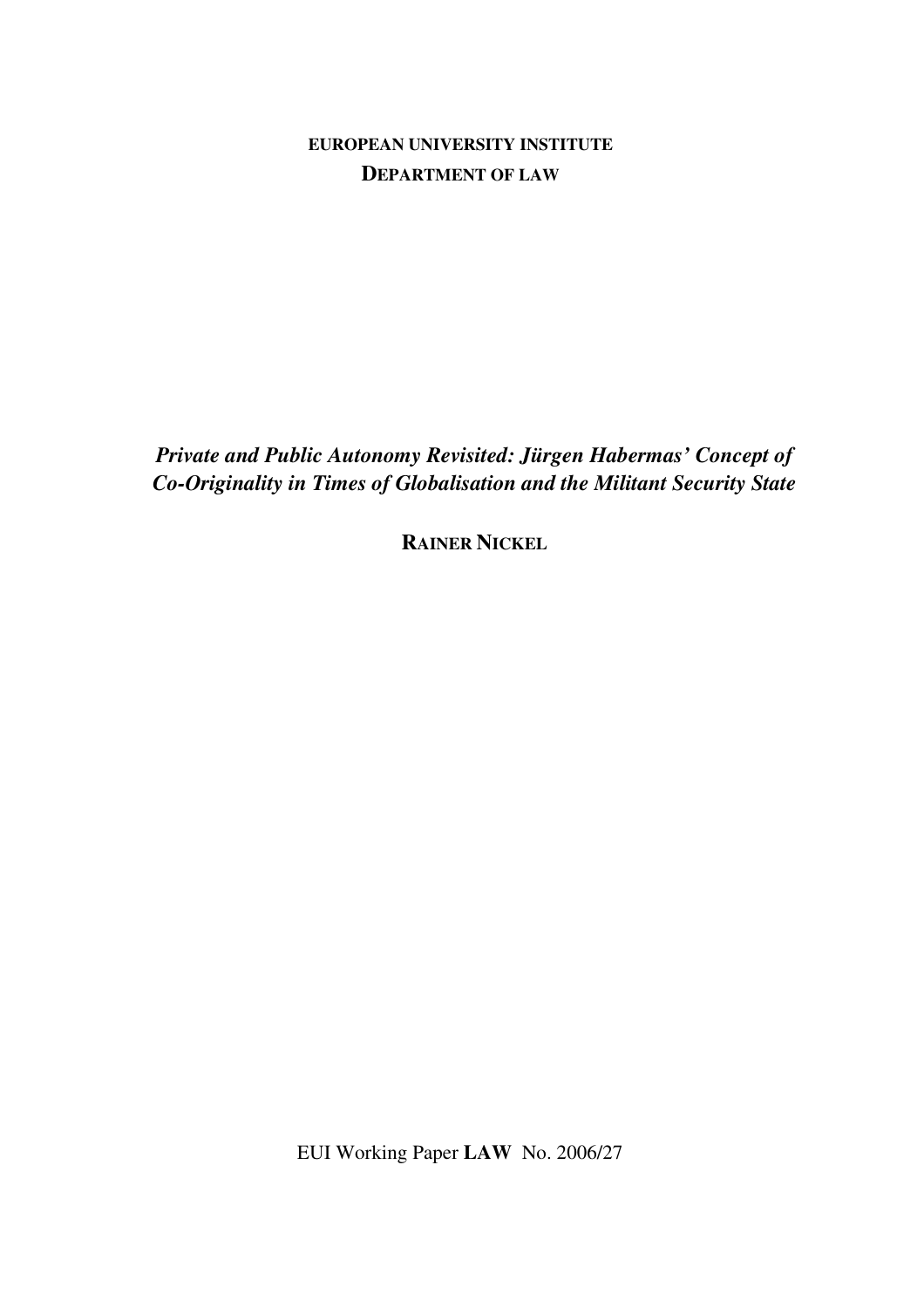This text may be downloaded for personal research purposes only. Any additional reproduction for such purposes, whether in hard copy or electronically, requires the consent of the author(s), editor(s). If cited or quoted, reference should be made to the full name of the author(s), editor(s), the title, the working paper or other series, the year, and the publisher.

The author(s)/editor(s) should inform the Law Department of the EUI if the paper is to be published elsewhere, and should also assume responsibility for any consequent obligation(s).

ISSN 1725-6739

© 2006 Rainer Nickel

Printed in Italy European University Institute Badia Fiesolana I – 50016 San Domenico di Fiesole (FI) Italy

http://www.iue.it/ http://cadmus.iue.it/dspace/index.jsp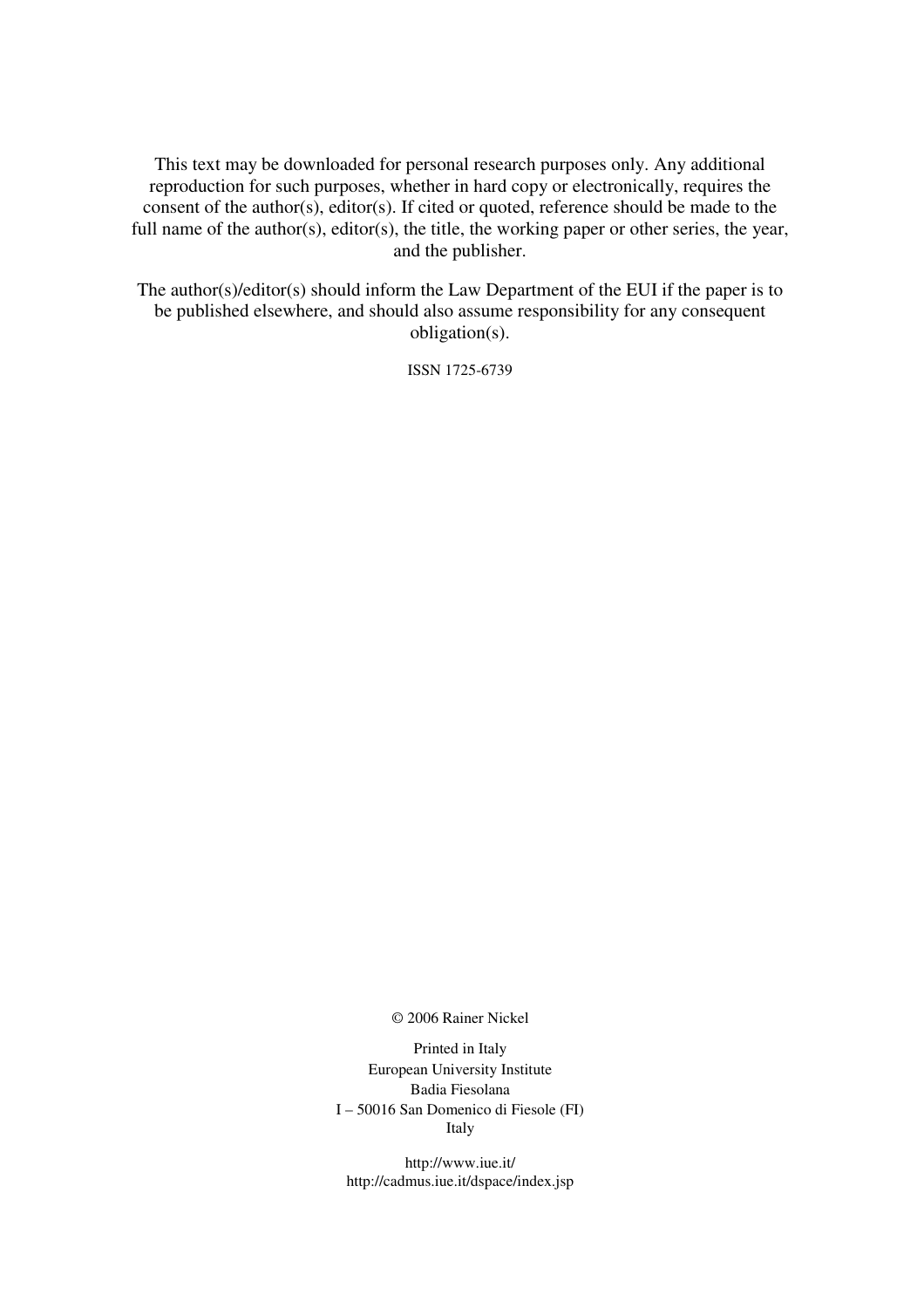## **Abstract**

This paper examines the concept of constituent power and constitutional form in Jürgen Habermas' legal philosophy. It argues that a concept of constituent power needs to be embedded in a constitutional theory that can explain the difference between legitimate law and a mere wielding of power. Theories operating with assumptions of a pre-legal and unbound constituent power are either pre-modern or a-historical.

While Habermas' theory can convincingly spell out general terms for a legitimate constitutionalisation and legitimate law-making, however, it appears to be at the same time too thin and too thick with regard to two recent transformations of the democratic nation-state:

Firstly, it cannot grasp the shift from enabling 'freedom' to upholding 'security' as the central description of the function of the nation-state. This shift has severe implications for the discourse on human rights and their a priori status as constraints on the popular sovereign: the security paradigm seems to trump the notion of inalienable individual rights and replace them with the rule that the end justifies the means.

Secondly, the idea of a necessary internal link between public and private autonomy in Habermas' system of rights appears to be unable to explain the emergence of supranational and transnational law outside of a national legal community. In a different reading, however, it can serve as a normative yardstick for existing regulatory structures, and as an orientation for the elaboration of new forms and institutions that may reduce the obvious democratic deficits of supranational and transnational regulation.

## **Keywords**

Constitution building / constitutional change / constituent power / constitutional form/ democracy / governance / human rights / law / legitimacy / security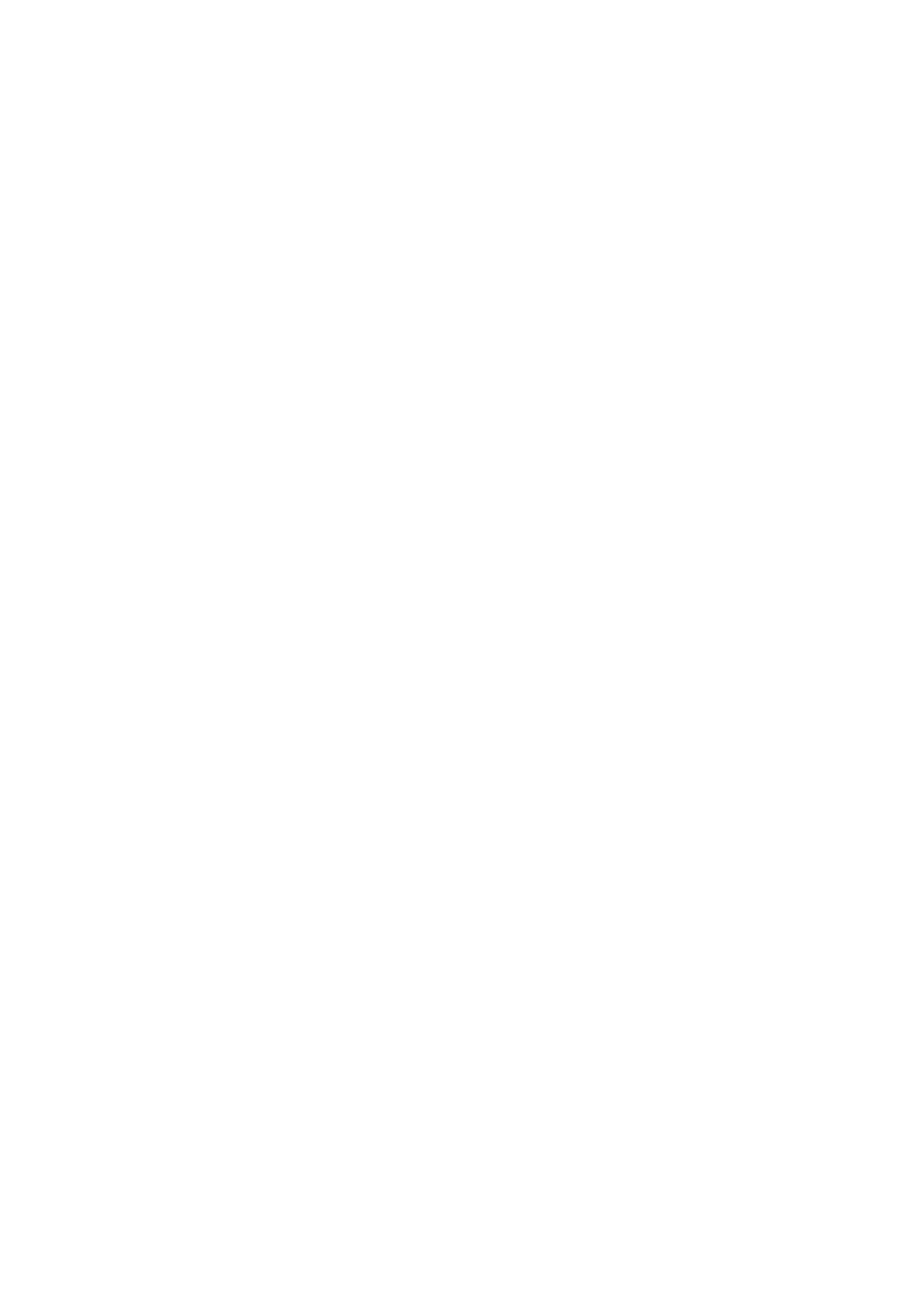## **Private and Public Autonomy Revisited: Jürgen Habermas' Concept of Co-Originality in Times of Globalisation and the Militant Security State**<sup>α</sup>

## Rainer Nickel<sup>∗</sup>

This paper argues that a concept of constituent power needs to be embedded in a constitutional theory that can explain the difference between legitimate law and a mere wielding of power. It holds that modern constitutional theory has to operate within the paradigms of democracy and law. Theories operating with assumptions of a pre-legal and unbound constituent power are either pre-modern or a-historical.

In the Introduction to their volume on *The Paradox of Constitutionalism*, the editors Martin Loughlin and Neil Walker suggest that at the core of modern constitutionalism there exists an apparent paradox, the paradox of constituent power and constitutional form. They claim that this paradox is an expression of the fact that modern constitutionalism is 'underpinned by two fundamental though antagonistic imperatives: that governmental power ultimately is generated from the "consent of the people" and that, to be sustained and effective, governmental power must be divided, constrained and exercised through distinctive institutional forms'.1 By taking up the concept of a co-originality of private and public autonomy as developed by Jürgen Habermas,2 this paper aims to show that popular sovereignty and the *Rechtsstaat* can be conceptually reconciled without producing serious paradoxical consequences.

<sup>α</sup> This text will be published in: Martin Loughlin & Neil Walker (eds.), *The Paradox of Constitutionalism* (Oxford: Oxford University Press, 2006).

This research was supported by a Marie Curie Intra-European Fellowship under the European Community's Sixth Framework Programme (Contract no. MEIF-CT-2003-501237). I am grateful to the seminar organizers and participants for their criticisms and suggestions, and especially to Gianluigi Palombella for his thoughtful and stimulating comment on my presentation.

<sup>1</sup> M. Loughlin & N. Walker, 'Introduction', in M. Loughlin & N. Walker (eds.), *The Paradox of Constitutionalism* (Oxford: Oxford University Press, 2006), p. 1. - The second part of this definition ('governmental power must be divided, constrained and exercised through distinctive institutional forms') roughly describes basic elements of what is called in the German constitutional tradition the *Rechtsstaat*. Because the *Rechtsstaat* concept is not equivalent to the concept of rule of law, in what follows I use the German expression.

<sup>2</sup> J Habermas, *Between Facts and Norms* (Cambridge, Mass.: MIT Press, 1996) [hereafter BFN].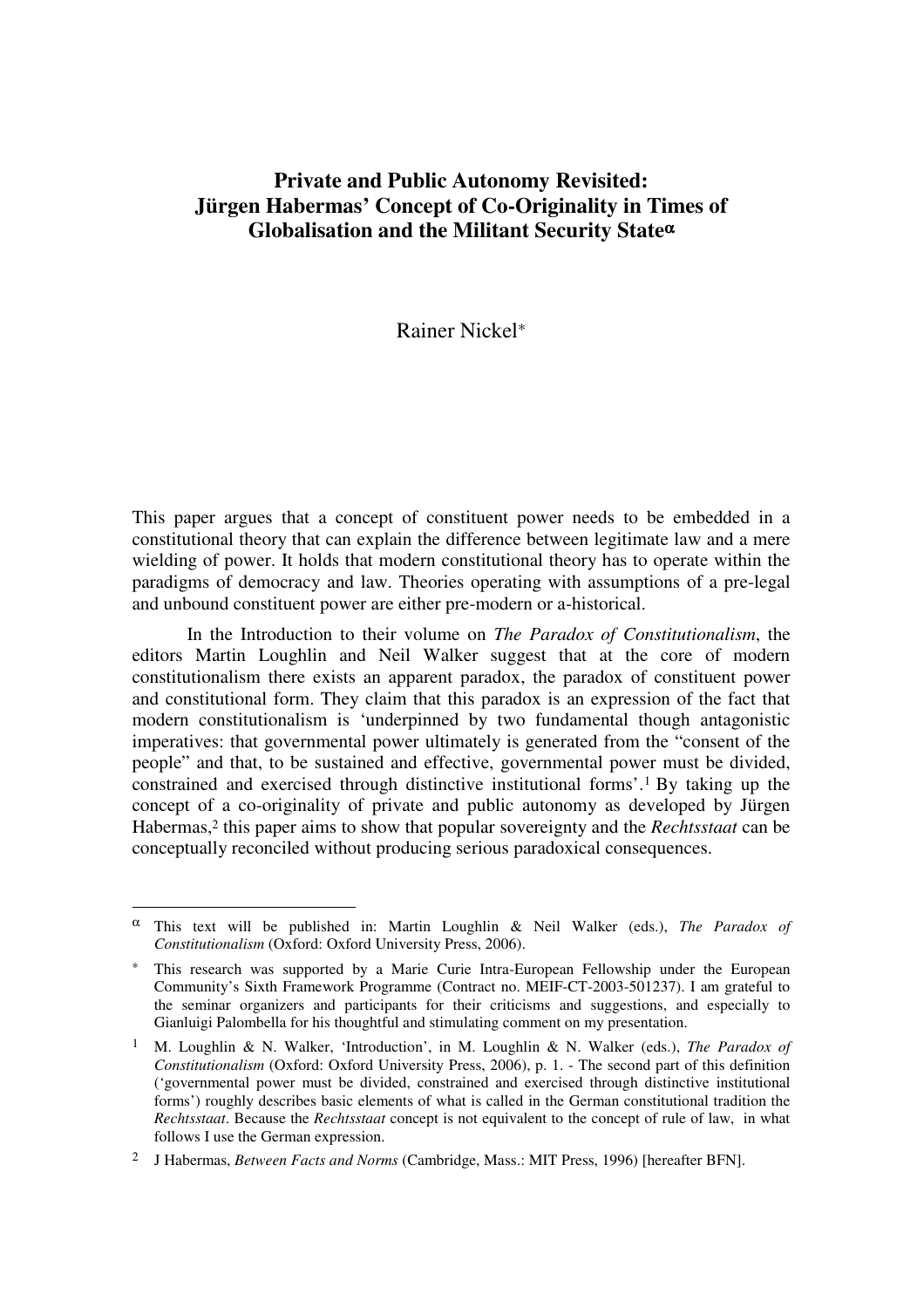#### Rainer Nickel

However, while this reconstruction of constitution-making as a circular or, better, as a spiral or helical process enables us to define the general terms of legitimate constitutionalization and legitimate law-making, it appears at the same time to be both too thin and too thick with regard to two recent transformations of the democratic nation-state. First, it cannot grasp the shift from enabling 'freedom' to upholding 'security' as the central description of the function of the nation-state. This shift has severe implications for the discourse on human or constitutional rights and their a priori status as a constraint on the popular sovereign: from infinite detention, through (bio) data collections on an unprecedented scale, to the use of torture,3 and from preemptive shootings of suspects and kidnapped or suspicious passenger planes to preemptive wars, the security paradigm seems to trump the traditional notion of inalienable individual rights and replace them with the rule that the end justifies the means. Secondly, the idea of a necessary internal link between public and private autonomy seems unable to explain the emergence of supranational and transnational law outside the borders of a clearly defined institutional setting of a national legal community. As a consequence, in a globalized environment where the execution of diffuse powers by diffuse actors blurs the line between public authority and private power, the wellordered theory of the democratic *Rechtsstaat* seems to lose its empirical foundation *and* its persuasiveness altogether. In such circumstances, the question to be addressed is: do we have to start speaking (again) of unleashed market powers, and their systemic imperatives, as constituent powers that programme the constitutional form?

#### ENLIGHTENMENT'S AMBIVALENT HERITAGE

Constituent power has always been a hybrid creature in modern constitutional theory, with its character oscillating between legally unbound sovereignty, on the one hand, and the paradox of the legal force of a constitution, on the other, creating a very uncomfortable situation for lawyers.4 Classical conceptions of sovereignty stress the extra-legality of its bearer. In his famous definition of sovereignty, Jean Bodin described it as 'the highest power of command',<sup>5</sup> and Spinoza held that the sovereign is he who 'has the sovereign right of imposing any commands he pleases'.6 The sovereign, then, is unbound, not hindered even by a constitution (a 'constituted sovereignty'): every moment of constitution-giving represents a rupture in time, a moment of discontinuity, whereby the old order cannot bind the new order because it is not binding any more, and the new order cannot bind the sovereign, because it has not yet been

<sup>3</sup> See J Waldron, 'Torture and Positive Law: Jurisprudence for the White House' (2005) 105 *Columbia Law Review* 1681, who characterizes the prohibition of torture as a 'legal archetype' (1681 and 1728- 1733).

<sup>4</sup> See M. Loughlin, *The Idea of Public Law* (Oxford: Oxford University Press, 2003), 99: 'One might be forgiven for thinking that the concept of constituent power offers lawyers nothing but problems.'

<sup>5</sup> J. Bodin, *On Sovereignty: Four Chapters from the Six Books on Commonwealth*, J.H. Franklin trans (Cambridge: Cambridge University Press, 1992), 1.

<sup>6</sup> B. de Spinoza, *A Theologico-Political Treatise And A Political Treatise*, R.H.M. Elwes trans (New York: Dover, 1951), 207.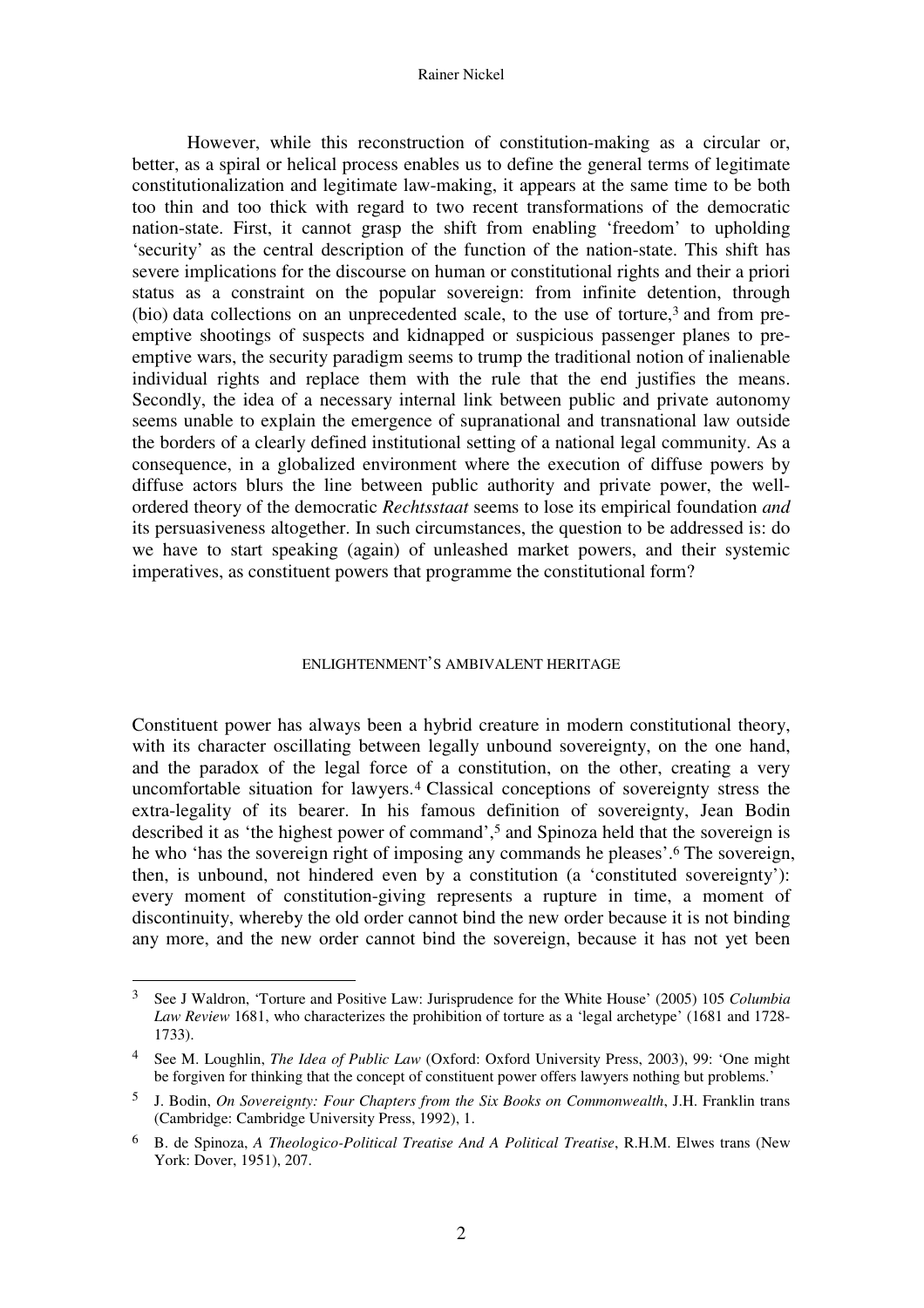constituted. Constituent power, then, represents ultimate command, unconstrained, undivided and limitless. On this reading of constituent power as sovereign power, constitutions are only visible *expressions* of a pre-legal, natural force of political power and its unbound violence. In an even more radical interpretation by Carl Schmitt, constituent power is a characteristic of and connected to a people and its substantial 'being' as a *Volk*. 7

This reconstruction of the concept of sovereignty appears inconsistent with an idea of human rights as inalienable rights. Rousseau's famous first line of *The Social Contract* reflects this paradox: 'Man is born free, but everywhere he is held in chains'.<sup>8</sup> This birthright to freedom, however, can be defined in two ways.

First, as *rights-based constitutionalism*, it can be directed against the state and against limitations of the theoretically unbound freedom of the individual. In this reading, the human rights of the individual stand against intrusions of the state. Such an individualist conception of human rights is strongly represented in nineteenth century German constitutional thought: human rights appear here as limitations to the absolute power of the sovereign.9 Liberties constrain and delimitate the state. They are directed against the state and defend a sphere of freedom from intrusion, a private sphere of autonomy where the individual can do as she pleases. Modern liberalism in its version of possessive individualism derives its claims for validity from such notions of liberties as spatial spheres of *private autonomy*. <sup>10</sup> The resulting concept is that of a *Rechtsstaat*, in which the state is obliged to respect the individual rights of the citizens, and this lays the ground for a dualism of state and society.<sup>11</sup>

A second reading of freedom as the inalienable right of man, *democracy-based constitutionalism*, stresses the revolutionary power of unbound ('free') individuals. Instead of referring to an established order of natural rights, it relates to the power to establish such an order and to create rights at its own collective will. Sovereignty, then, is unbound in the sense that it is embodied in the popular sovereignty of a collective of free individuals. Their *public autonomy* expresses itself in constitution-making: independent of and unbound from established powers and rights, as James Madison put it in his defence of the decision of the Philadelphia Convention to meet without the authorization from the constituted powers established by the Articles of the Confederations, it is 'the transcendent and precious right of the people to "abolish or

<sup>7</sup> C Schmitt, *Verfassungslehre* [1928] (Berlin: Duncker & Humblot 2003), 22: '*Die Verfassung gilt*  kraft des existierenden politischen Willen desjenigen, der sie gibt' [,The constitution is valid by virtue of the existing political will of him who enacts it.': author's translation]. Also at 229: ,*Der Staat beruht … auf Homogenität und Identität des Volkes mit sich selbst*'' ['The state rests on homogeneity and identity of the people with itself.': author's translation].

<sup>8</sup> J-J Rousseau, *A treatise on the social compact, or, The principles of politic law* (London: J. Murray, 1791), at p 1.

<sup>9</sup> See, e.g., G. Jellinek, *System der subjektiven öffentlichen Rechte* (Tübingen: Mohr, 1905), esp. 194ff.

<sup>&</sup>lt;sup>10</sup> For an account on the roots of possessive individualism in the philosophies of Thomas Hobbes and John Locke, see C.B. Macpherson, *The Political Theory of Possessive Individualism: Hobbes to Locke* (Oxford: Oxford University Press, 1962).

<sup>11</sup> For a detailed historical reconstruction of the *Rechtsstaat* idea, see D. Grimm, *Recht und Staat der bürgerlichen Gesellschaft* (Frankfurt am Main: Suhrkamp, 1987).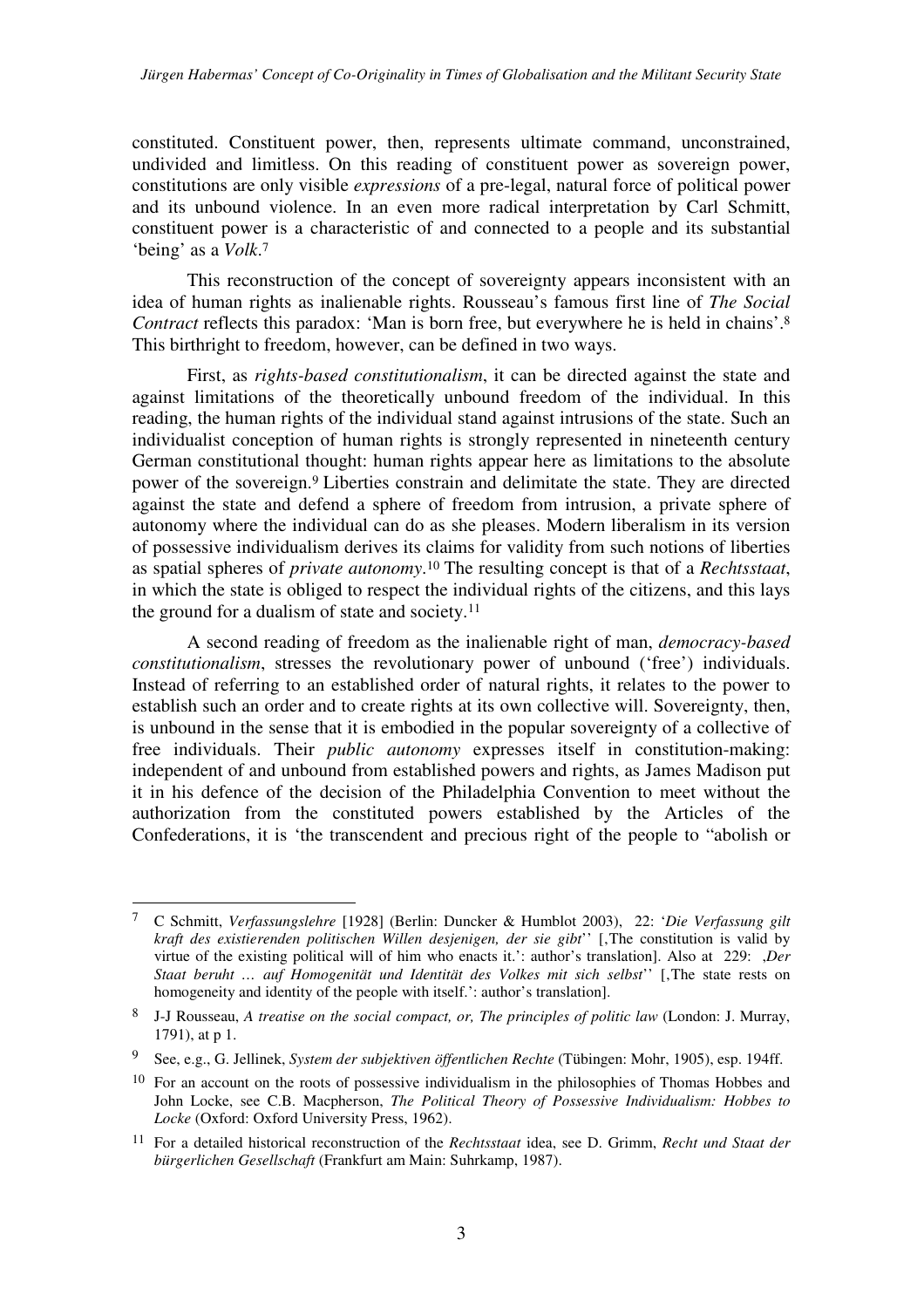alter their government as to them shall seem most likely to effect their safety and happiness".<sup>'12</sup>

Both strains of thought are a heritage of Enlightenment thinking, and this heritage still puzzles us today. Political and legal philosophy of the Enlightenment were concerned with the consequences of secularization, and more practically, with the interpretation of the French and North American revolutions. 'Secularization', in this respect, means more than just the transformation of religious concepts into political philosophy and theories of the state, a misguided position on which Carl Schmitt and some of his followers ceaselessly insist upon.13 While state-centred thinkers have tried to reduce the idea of republicanism to a mere exchange of the apex of power ('the people', embodied by a government or a president, thus replaces the king), the revolutionary decomposition of traditional hierarchies and ranks bears an additional meaning; for the first time the members of a society met each other at eye level. As Günter Frankenberg observes, this process represents a radical shift: 'Secularization not only affected the legitimation of political authority but also the creation of a social bond between the isolated members of a decorporated society no longer symbolically represented as a mystical *body politick* and no longer integrated in a firm and unquestioned status hierarchy with its loyalties and responsibilities sanctioned by traditional law.'<sup>14</sup>

Theories of 'unbound sovereignty', thus, overlook a decisive aspect of the historical transformation from the world of transcendental legitimacy to the era of selfgovernment. Instead, they treat the 'sources' of sovereignty as interchangeable and concentrate instead on the dramatic rupture of constitutional change: once a new constitutional order is established, the legal norms it produces establish the legality of this order.15 A purely legal positivist approach to such a legal order cannot but accept this order for what it is, so long as its hierarchy of norms can be traced back to a (nonpositivist or imaginary) *Grundnorm*. <sup>16</sup> The inherent quality of law, then, becomes a formal quality: a legal order is established if it fulfils certain formal conditions of hierarchy and unity.

<sup>12</sup> J. Madison et al, *The Federalist Papers*, Clinton Rossiter ed. (New York: Modern Library, 1938), No.40, 257-8; cited in A. Kalyvas, 'Popular Sovereignty, Democracy, and the Constituent Power' (2005) 12 *Constellations* 223, 226.

<sup>13</sup> C. Schmitt, *Politische Theologie. Vier Kapitel zur Lehre von der Souveränität* (1922; 2nd ed. 1934), 49: "*Alle prägnanten Begriffe des modernen Staatsrechts sind säkularisierte theologische Begriffe*' ("All incisive terms of modern theories of the state are securlarized religious terms': author's translation).

<sup>14</sup> G Frankenberg, 'Why Care? The Trouble with Social Rights' (1996) 17 *Cardozo Law Review* 1365, at 1367.

<sup>15</sup> A variant to this concept appears in Kalyvas, above n.12, which stresses the 'emancipatory promises of popular sovereignty' and holds that a constitution is 'valid' only 'if the act that created it complies with the immanent principles of participation and inclusion' (238-9). If measured by this strict standard, the German *Grundgesetz* would have to be called 'invalid'.

<sup>16</sup> Hans Kelsen, *Pure Theory of Law* (Gloucester, Mass: Peter Smith, 1989). This may also explain why Kelsen's theory of law became so popular in twentieth century South America, especially in Argentina and Brazil: in a context of permanent political and constitutional instability and long periods of authoritarian regimes, a concept of norms as 'legal norms' can only be preserved if law can be defined in a perspective from within the legal system, i.e. by formal qualities of the legal system itself.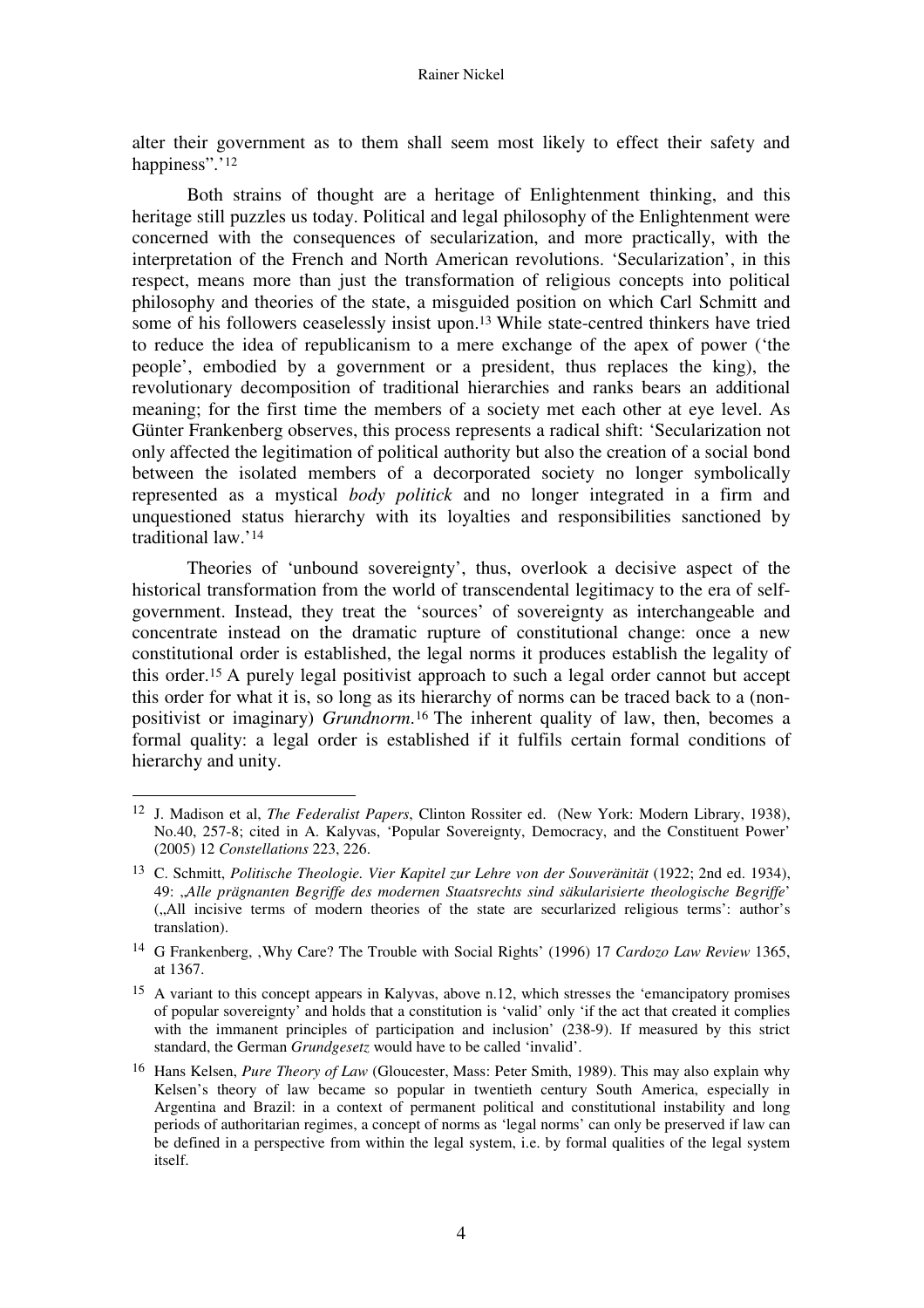But despite legal positivism's emancipatory and anti-ideological elements and values, and its anti-statist thrust,<sup>17</sup> the law's inherent 'power to force', its coercive character (Kant), can only be justified within a framework of a concept of *legitimate* law. Law itself – as a medium of communication - cannot provide for such legitimacy. Contrary to Niklas Luhmann's concept of legitimacy through procedures (*Legitimation*  durch Verfahren),<sup>18</sup> legality alone does not suffice if it is understood merely as a bundle of mechanical or communicative operations of a functional system within a binary code of legal/illegal. The 'night of the long knives' in 1934 (when the leaders of the SA, perceived as a potential threat to the absolute power of the Nazi party, were executed) and its subsequent 'legalization' offers a negative example that supports this pessimistic view on legitimacy through legality, and of legal positivism. Carl Schmitt's attempt to justify the killings with legal arguments in *Der Führer schützt das Recht* (the *Führer* protects the law)19 denoted the first of many steps from literally unbound sovereignty to naked power and violence. As Ernst Fraenkel has shown with respect to Nazi Germany, a normative order can have more than one side, function along more than one rationality, and the transition zone between these rationalities can deliberately be blurred.<sup>20</sup>

Enlightenment's heritage, $21$  thus, is indeed a paradox: While inalienable rights and liberties, directed against state power, shield the citizens from arbitrary power and preserve their private autonomy, at the same time 'the "society of individuals" emerges, bereft of social obligations that came with a status (*noblesse oblige*) or a sacrosanct

<sup>17</sup> Kelsen was a decisive critic of the state fetishism prevailing in German constitutional thought at the beginning of the twentieth century. In his theory, he almost completely de-substantialized and deinstitutionalized the state, to the extent that the substance of the state evaporated: the state simply represents the sum of legal norms of which the legal system consists. Accordingly, Kelsen was no more sympathetic towards the idea of state sovereignty. For him, international law was part of the legal order, and one state's claims of state sovereignty 'excludes the sovereignty of every other state': see H Kelsen, *General Theory of Law and State* (Cambridge, Mass.: Harvard University Press, 1945), 387–8. The dogma of sovereignty is then 'the main instrument of imperialistic ideology directed against international law': H Kelsen, *Introduction to the Problems of Legal Theory*, B.L. Paulson and S.L. Paulson trans (Oxford: Clarendon Press, 1992), 124.

<sup>18</sup> N. Luhmann, *Legitimation durch Verfahren* (Neuwied, Berlin: Luchterhand, 1969). In this early work, Luhmann holds that – empirically – the legitimatory force of legal procedures is a result of the special character of judicial procedures, especially because judicial procedures are able and fit to absorb protest. Procedures that produce legitimacy cannot be themselves legitimized. For a more recent confirmation of this view, see N Luhmann, '*Quod omnes tangit .* Remarks on Jürgen Habermas' Legal Theory' (1996) 17 *Cardozo Law Review* 830, esp. at 892.

<sup>&</sup>lt;sup>19</sup> C. Schmitt, ,Der Führer schützt das Recht' (1934) 39 *Deutsche Juristenzeitung* 945.

<sup>20</sup> E. Fraenkel, *The Dual State: A Contribution to the Theory of Dictatorship* (New York: Octagon Books, 1969), first published in German in 1941. Nazi Germany was characterized by the dual face of a *Normenstaat* (state of norms) which safeguarded the functioning of the capitalist economy for the part of the population that was not persecuted, and a *Massnahmestaat* (state of selective measures) which used legal norms, but also arbitrary measures against those parts of the population that were defined as enemies.

<sup>&</sup>lt;sup>21</sup> This heritage is by no means only a problem of constitutional orders with a written catalogue of rights; the common law tradition of parliamentary sovereignty only vested the dispute in different terms and its intense discussion of the rights-related essentials of common law and the content of the principle of 'rule of law' reflects the unclear heritage of enlightenment thinking.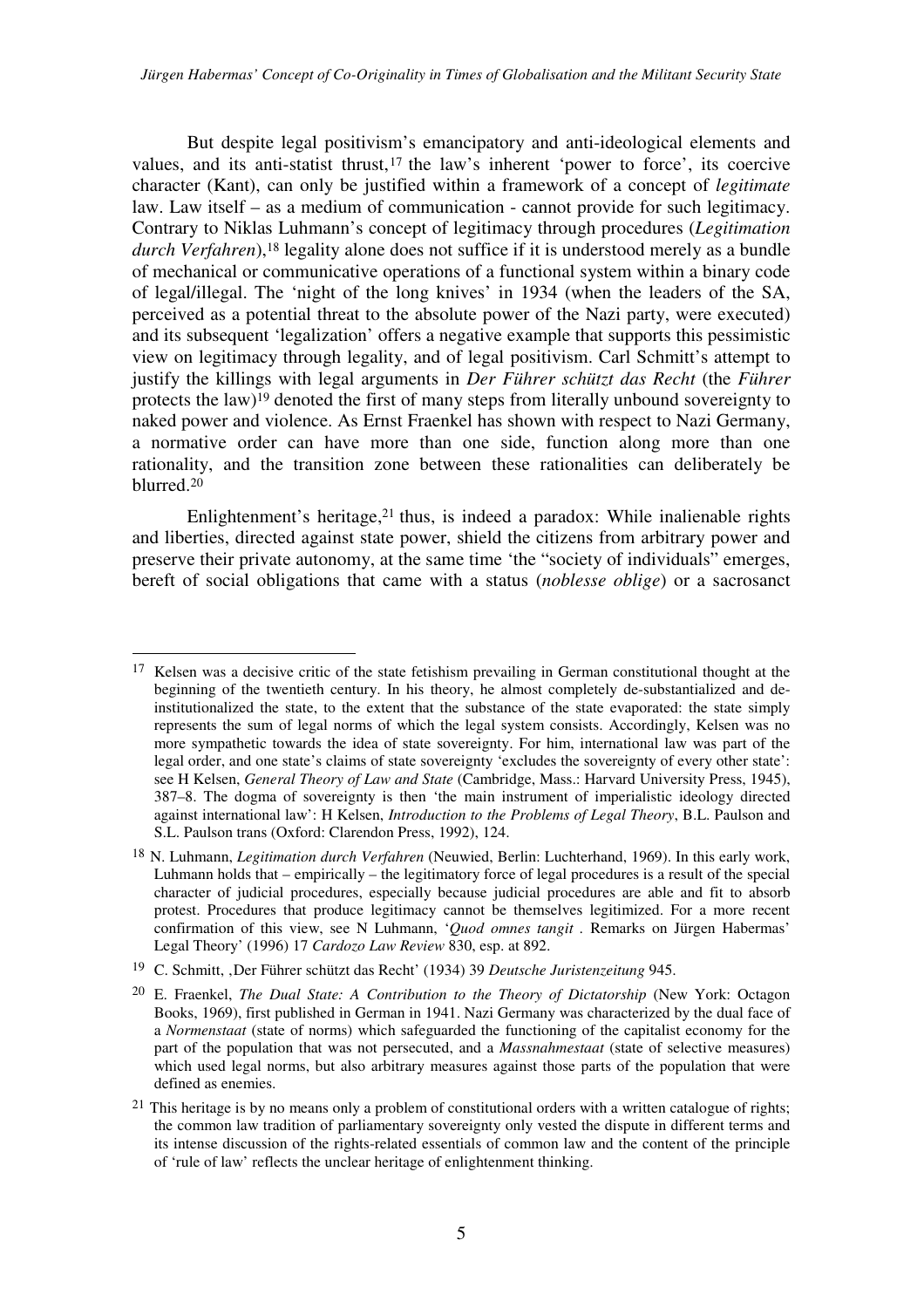tradition', and burdened with the task to *create* a political and legal order by executing their public autonomy.<sup>22</sup>

This ambivalent heritage is embodied and duplicated in contemporary interpretations of Kant and Rousseau. For some authors, Kant has become a crown witness for the transnational status of liberties - as constitutional rights - on a world scale; this is reflected especially in the work of Ernst-Ulrich Petersmann, who refers extensively to Kant whenever he pleads for the existence of a set of liberties that pave the way for a rights-based constitutionalism, and who calls for a 'constitutionalization of the WTO'.23 Others claim that Kant's philosophy has laid the ground for the idea of cosmopolitan civil liberties (Otfried Höffe) and possessive individualism (Wolfgang Kersting). 24 In contrast to this rights-based argumentation, other authors, especially Ingeborg Maus, vehemently deny that Kant can be claimed for a set of already existing rights that constrain popular sovereignty and the legislator as a priori conditions; in her interpretation, Kant has to be seen as the founder and central theorist of post-traditional democratic theory.25 And, in similar vein, Rousseau can be interpreted as a defender of inalienable, equal rights of man, and at the same time as a radical democrat whose political philosophy directly opposes constraints on the *volonté générale*. 26

## THE INTERNAL LINK BETWEEN PRIVATE AND PUBLIC AUTONOMY: ESSENTIAL ELEMENTS OF A THEORY OF LAW IN THE DEMOCRATIC R*ECHTSSTAAT*

A (popular) sovereign bound to 'human rights' or liberties is not unbound. On the other hand, a modern, secularized theory of constitutional law cannot rely on a priori rights, rights that exist before a legal order is constituted, as 'natural rights'. This would build up to an ideology and lead to a paternalistic trap where the legal philosopher and the constitutional theorists are the ones who can claim the privilege to identify the 'real', material content of 'natural rights'. Constitutional theories have dealt with the dilemma of a bound *and* unbound sovereignty for a long time without being able to offer concepts that can resolve the tension between the facticity (of unbound powers to create constitutional orders) and validity (of unjust and 'inhuman' constitutional orders) in a satisfying manner.

<sup>22</sup> Frankenberg, above n.14.

<sup>23</sup> See E-U. Petersmann, 'Multilevel Trade Governance in the WTO Requires Multilevel Constitutionalism', in C. Joerges and E-U. Petersmann (eds.), *Constitutionalism, Multilevel Trade Governance and Social Regulation* (Oxford: Hart, 2006), 47; for critique see R.Nickel, 'Transnational Participatory Governance' ibid. 209, esp. at 218-9.

<sup>24</sup> O. Höffe, *Demokratie im Zeitalter der Globalisierung* (Munich: Beck, 1999); W. Kersting, *Die politische Philosophie des Gesellschaftsvertrags* (Darmstadt: Wissenschaftliche Buchgesellschaft, 1994).

<sup>25</sup> I. Maus, *Zur Aufklärung der Demokratietheorie* (Frankfurt am Main: Suhrkamp, 1992).

<sup>26</sup> See Maus, ibid.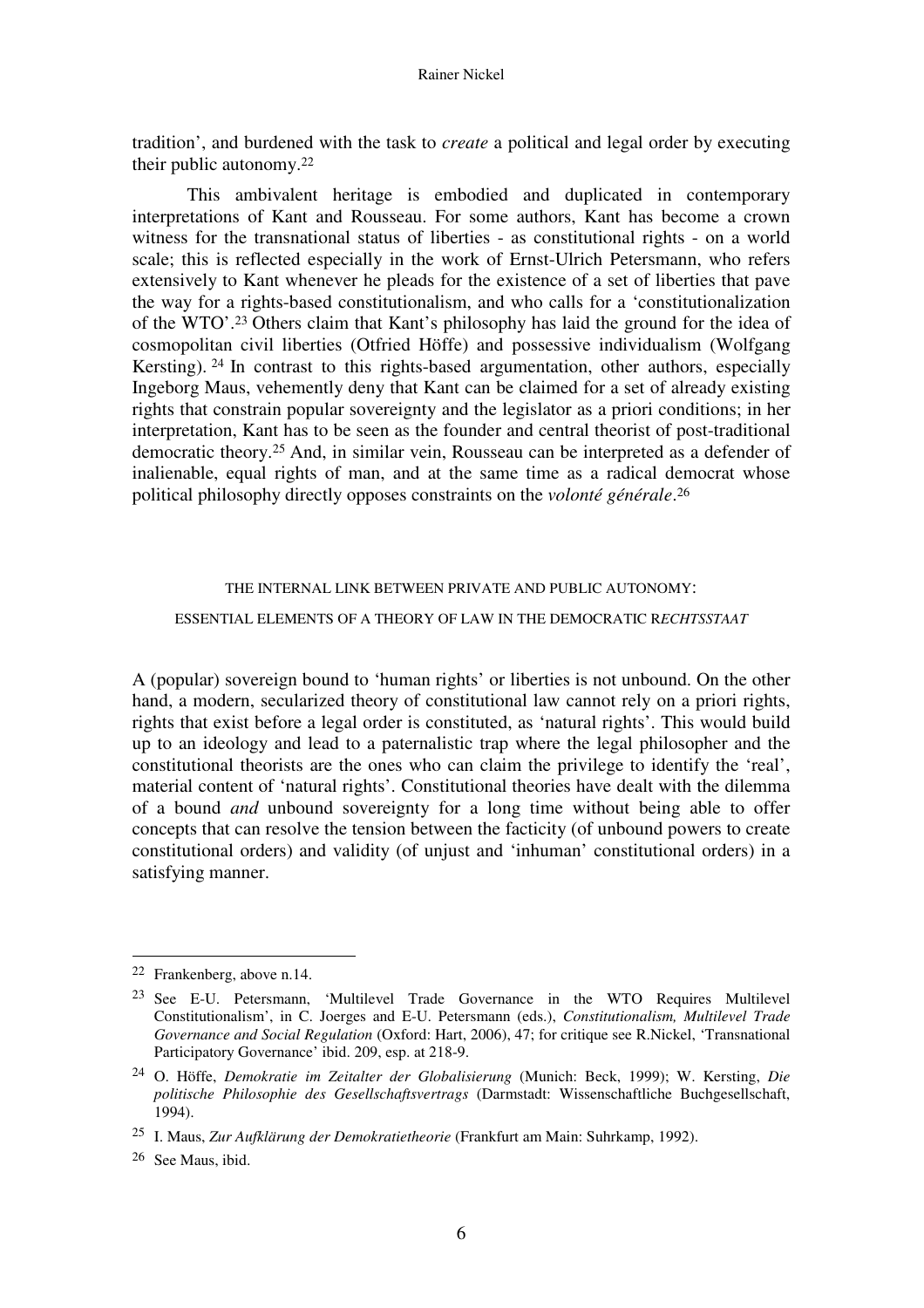## *Law and the 'linguistic turn': the discourse theory of law*

Jürgen Habermas' theory of the democratic *Rechtsstaat* attempts to overcome this apparent dilemma by applying his discourse principle to the form of law. He starts from the observation that law as a form has a specific rationale, a content that is intrinsically connected to it: 'The concept of law or legal statute makes explicit the idea of equal treatment already found in the concept of right: in the form of universal and abstract laws all subjects receive the same rights'.27 In this perspective modern law enables private autonomy by shielding and protecting decentralized decisions 'of self-interested individuals in morally neutralized spheres of action'.28 On the other hand, and beyond this functional dimension, modern law has to fulfil an additional requirement; it has to 'satisfy the precarious conditions of a social integration that ultimately takes place through the achievements of mutual understanding on the part of communicatively acting subjects, that is, through the acceptability of validity claims'.<sup>29</sup>

As we have seen, secularization had set the individuals free from status and sacrosanct traditions. Modern law, then, carries the burden of societal integration; it 'displaces normative expectations from morally unburdened individuals onto the laws that secure the compatibility of liberties',30 and it is insofar valid only if it achieves this aim. This leads to the 'paradoxical emergence of legitimacy out of legality': if the exercise of both private autonomy and public autonomy, as subjective rights, are treated in the same way, then we disregard a striking difference, that is the different modalities in the use of these rights. As public autonomy is connected to the democratic process of law-making, it has a specific connotation that separates it from the set of rights safeguarding private autonomy. The procedure of democratic legislation:

> 'must confront participants with the normative expectation of an orientation to the common good, because this procedure can draw its legitimating force only from a process in which citizens reach an understanding about the rules for their living together. In modern societies as well, the law can fulfil the function of stabilizing behavioural expectations only if it preserves an internal connection with the socially integrating forces of communicative action.'31

<sup>27</sup> Habermas, above n.2, 83.

<sup>28</sup> Ibid.

<sup>29</sup> Ibid.

<sup>30</sup> Ibid. with reference (n.3) to Ernst-Wolfgang Böckenförde. This interpretation of the function of law as *the* medium for societal integration tends to imply a concept of *consensual* integration within a given institutional framework of political parties, parliaments, governments, courts, and an organized public sphere. This framework, however, can also serve as a straitjacket, leaving only very limited room for dissent and *supplement* (J Derrida, *De la grammatologie*, Paris: Éditions de Minuit, 1967). In contrast to this narrow approach it is held here that societal integration is a product of conflictladen processes, with repercussions both for a concept of popular sovereignty and a concept of constitutional rights: see R. Nickel, 'Gleichheit in der Differenz? Kommunitarismus und die Legitimation des Grundgesetzes' in W. Brugger (ed.), *Legitimation des Grundgesetzes aus Sicht von Rechtsphilosophie und Gesellschaftstheorie* (Baden-Baden: Nomos, 1996), 395; G. Frankenberg, *Das Recht der Republik* (Frankfurt am Main: Suhrkamp, 1997).

<sup>31</sup> Habermas, ibid. 83-84. In his *Theory of Communicative Action* (*Theorie des Kommunikativen Handelns Vol I and II*, Frankfurt am Main: Suhrkamp, 1981) Habermas had paved the way for the integration of the philosophical 'linguistic turn' of the end of the nineteenth century into social and moral philosophy.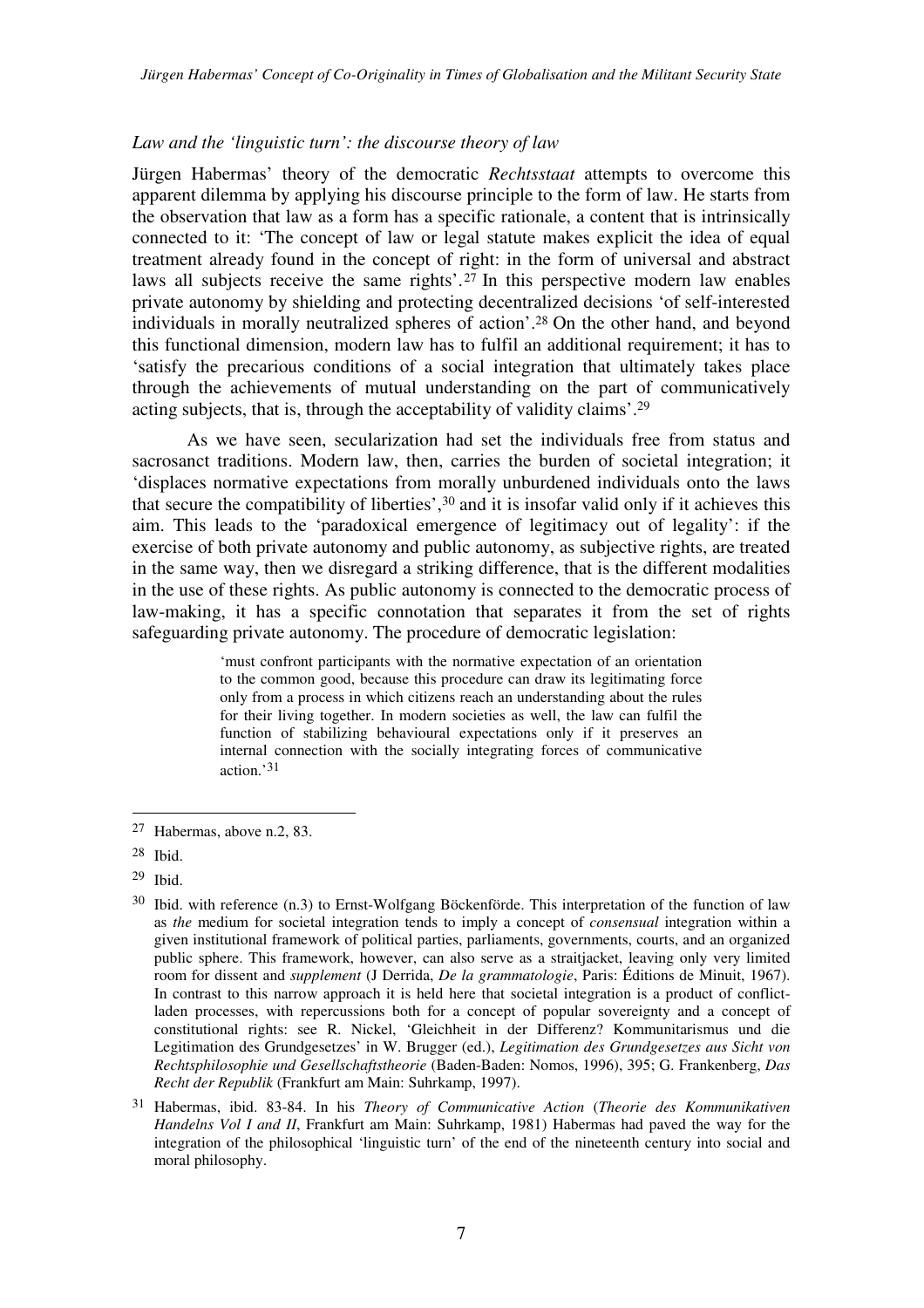#### Rainer Nickel

In the context of law, these 'socially integrating forces of communicative action' are not identical with the concept of morality, as Habermas shows in his reconstruction of Kantian legal theory where rights are still the offspring of the autonomous will of the moral persons.<sup>32</sup> He distances himself from this metaphysical heritage of enlightenment, with its subordination of positive law to natural or moral law, and holds that the principle of morality and the democratic principle are distinct versions of the general discourse principle.33 What links these two spheres of discourse is simply the notion that rights are intersubjective rights, based on the reciprocal recognition of co-operating legal persons via discursive practises. <sup>34</sup> In other words, moral discourses and the democratic principle have common operational features, but they are not linked to law in the same way. Therefore, law (or, better, the principle of law) is not a middle term between the moral principle and the democratic principle, but simply the reverse side of the democratic principle itself: 'Because the democratic principle cannot be implemented except in the form of law, both principles must be realized *uno actu*'.<sup>35</sup> This is the fundamental assumption on which Habermas bases his account of a 'system of rights', a system which contains the essential elements and necessary conditions for the establishment of a *legitimate* legal order.

## *The system of rights*

The justifications Habermas gives for a system of rights bring together the central intentions of his theory of law.36 His reconstruction of the premises of rational law is grounded in discourse theory and understands the 'system of rights' as a legal system, one 'which is legal from the start and inconceivable without an enactment by a democratic legislator'.37 The classical hierarchy between natural law and positive law is dissolved and consequently transformed into a tension between facticity and validity within the law. <sup>38</sup> Building his theoretical framework from Kant's theory of law, Habermas introduces the principle of popular sovereignty and the concept of individual liberties at the same time. The tension between facticity and validity, however, is not

<sup>32</sup> Ibid. 92-94.

<sup>&</sup>lt;sup>33</sup> This general discourse principle reads: 'Just those action norms are valid to which all possibly affected persons could agree as participants in rational discourses' (ibid. 107). Habermas again refers here to the *Theory of Communicative Action* (above n.31) where he argues for a procedural understanding of rationality. In *BFN*, Habermas takes up the central ideas of this theory, albeit with a significant new distinction between the (general) discourse principle and the moral principle: 'In my previous publications on discourse ethics, I have not sufficiently distinguished between the discourse principle and the moral principle. The discourse principle is only intended to explain the point of view from which norms of action can be impartially justified; I assume that the principle itself reflects those symmetrical relations of recognition built into communicatively structured forms of life in general' (*BFN* ibid 108-9).

<sup>34</sup> Habermas, *BFN*, ibid. 88.

<sup>35</sup> Ibid, 94 (emphasis in original).

<sup>36</sup> I. Maus, 'Liberties and Popular Sovereignty: On Jürgen Habermas' Reconstruction of the System of Rights' (1996) 17 *Cardozo Law Review* 825, at 825.

<sup>37</sup> Maus, ibid. 832; see Habermas, *BFN*, above n.2, 105.

<sup>38</sup> Maus, ibid. 832 (with reference to Habermas, *BFN*, 82, 106) (emphasis supplied).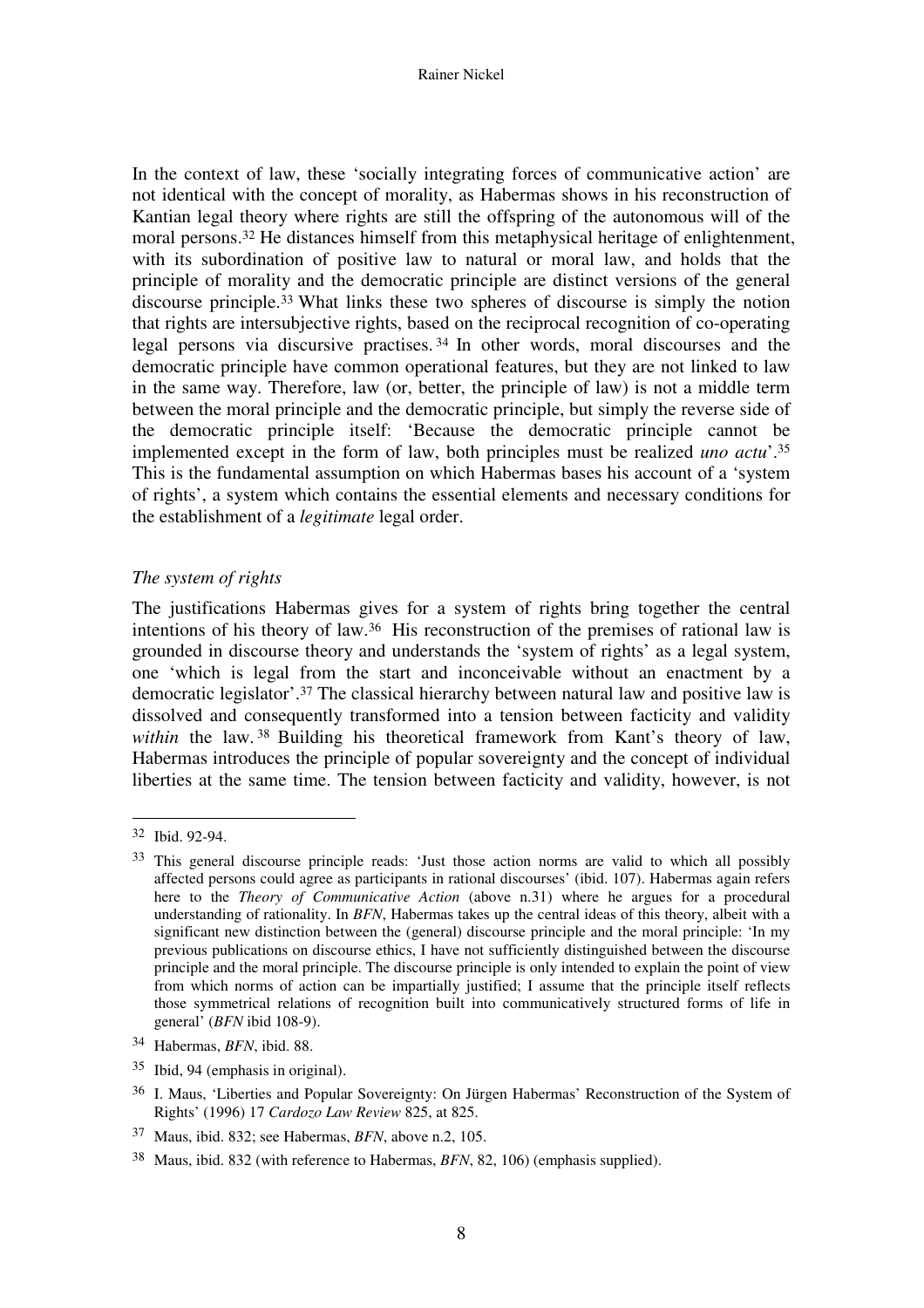simply another expression of the contrast between the constituent power of an unbound and voluntaristic popular sovereign, on the one hand, and individual rights that bind every sovereign, on the other. This tension is instead 'located *within* the system of rights itself, and even within the rights that embody private autonomy'.<sup>39</sup>

In Kant's theory, before the establishment of democracy, these rights are preemptive rights, 'unfinished' in the sense that they exist without the formal confirmation of the legislator; in this regard, they lack the intersubjective character of rights (as rights we conceive of as resting on mutual recognition and the guarantee of equal rights).<sup>40</sup> This can only be achieved by an additional step. Consequently, Habermas ties the production of legitimate law, as well as the positive juridification of rights that can be justified via discourse, to the principle of popular sovereignty as reconstructed in terms of discourse theory (the democratic principle). The democratic principle is 'born' in the very moment when the discourse principle is applied to the process of legal institutionalization: 'The principle of democracy is what then confers legitimating force on the legislative process. The key idea is that the principle of democracy derives from the interpenetration of the discourse principle and the legal form.'<sup>41</sup>

The result of this interpenetration is the system of rights which aims at explaining the internal link between human rights and popular sovereignty. It is based on the equal value and mutual enabling of private and public autonomy. Habermas describes the process of the application of the discourse principle on the category of law as a 'logical genesis of rights'. This genesis can be characterized as a 'circular process' in which the legal form – with its liberties of autonomous private individuals (the *bourgeoisie*) - and the mechanism for producing legitimate law – the democratic principle with the rights of politically autonomous citizens (the *citoyennes*) to participate in the democratic lawmaking process - are *co-originally* constituted (as '*gleichursprünglich'*).<sup>42</sup>

From these central assumptions Habermas derives a normative *system* in the form of a catalogue of rights. These are exactly the rights 'citizens must confer on one another if they want to legitimately regulate their interactions and life contexts by means of positive law'.43 Although it is a circular process, the actual reconstruction of this process has to start somewhere. Habermas argues that this reconstruction has to start with three categories of rights that circumscribe the private autonomy of citizens, albeit in an unconfirmed status. These rights, Habermas holds, are the ones that only 'regulate the relationships among freely associated citizens *prior to* any legally organized state authority', and thereby establish the status of legal subjects as *addressees* of laws. Only by virtue of the fourth category of rights – 'basic rights to equal opportunities to participate in processes of opinion- and will-formation in which citizens exercise their political autonomy and through which they generate legitimate law' – the legal subjects also become *authors* of their legal order. This last step introduces the concept of public autonomy into the system of rights, and it also

<sup>39</sup> Maus, ibid (emphasis supplied).

<sup>&</sup>lt;sup>40</sup> Rights are here understood as an expression of a legal relation between people (and not as a dimension of rule over things).

<sup>41</sup> Habermas, *BFN*, above n.2, 121.

<sup>42</sup> Habermas, ibid. 121-2 (emphasis in original).

<sup>43</sup> Ibid. 122.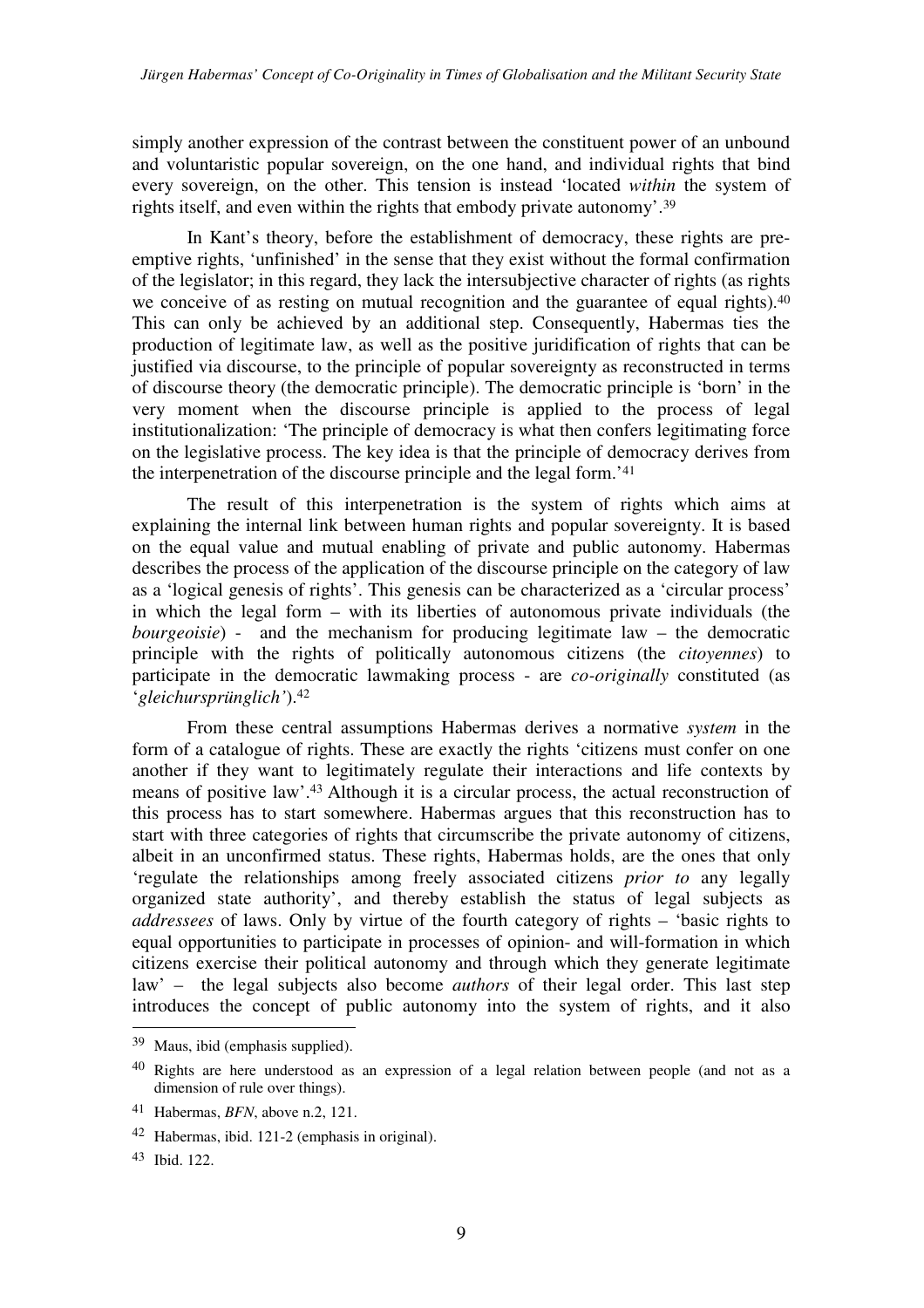encompasses a self-reflexive element with regard to the first three categories as it opens up the possibility of a procedure in which these rights can be changed, expanded, and fleshed out as actual rights within a constituted legal order.<sup>44</sup>

In a final step Habermas pleads for a fifth category of rights, directed at providing the material living conditions for the actual use of the rights listed in category 1 through 4. Such material rights include social rights as well as infrastructural rights and ecological rights. These rights, however, are derivative rights; not only is their content subject to the decisions of the (constituted) democratic institutions, but they are not even essential for the establishment of a system of rights itself. With the fifth category of rights Habermas introduces the most flexible element of his system of rights, and at the same time rounds up his project of the discourse theory of law.

## *A paradox vanishes?*

The discourse theory of law as spelled out in the system of rights is not, or is not only, a constitutional theory. Its scope of application is not restricted to constitutions as it phrases out a general theory of (legitimate) law. It certainly comprises, however, a constitutional theory as it spells out clear conditions for any legal order that claims to be legitimate. Its main features are a proceduralization of the category of law and a rejection of extra-legal, metaphysical, or a priori conditions for constitutional forms other than those that are necessarily invoked when a constitutionalization process takes place. For the discourse theory of law, constituent power is neither bound by natural law, nor is it a hidden, magical force that expresses itself from time to time in the wild and unbound outbursts and movements of a *Volk* or a multitude. It is bound by the formal conditions essential for the constitution of a legal order that can produce legitimate law.

This does not mean that in Habermas' reconstruction a system-changing power as raw power, as multitude, as revolution – simply disappears, or is dissolved into a well-ordered circular process where the participants, the citizens, first grant themselves those rights necessary for the execution of their private autonomy, and then proceed to confirm and flesh out these rights within the realm of public authority, by executing their popular sovereignty. The thrust of Habermas' theory is counter-factual: a group of people, a society, may establish an order, but it does not establish a constitutional or legal order that deserves recognition if it neglects the conditions that are spelled out in the system of rights. With his discourse theory of law Habermas delivers criteria for the claim that a specific legal order is illegitimate. Constituent power, then, is neither embodied in the substance of a *Volk* (culture, heritage), nor is it a factum, a given (as the actual political power) or an unspeakable, almost metaphysical *Grundnorm*. Constituent power is embedded and executed in communication, in discourses, it is dematerialized and proceduralized.

The radical quality of this step from natural law through material law to procedural law, with communicative rationality and the form of law as the sources of constituent power, is put into question from many angles and viewpoints. One line of criticism argues that the structure of the system of rights, with the classical bourgeois rights in category 1-3 at the apex, simply restates the classical conception of rational

<sup>44</sup> Ibid. 122-3 (emphasis in original).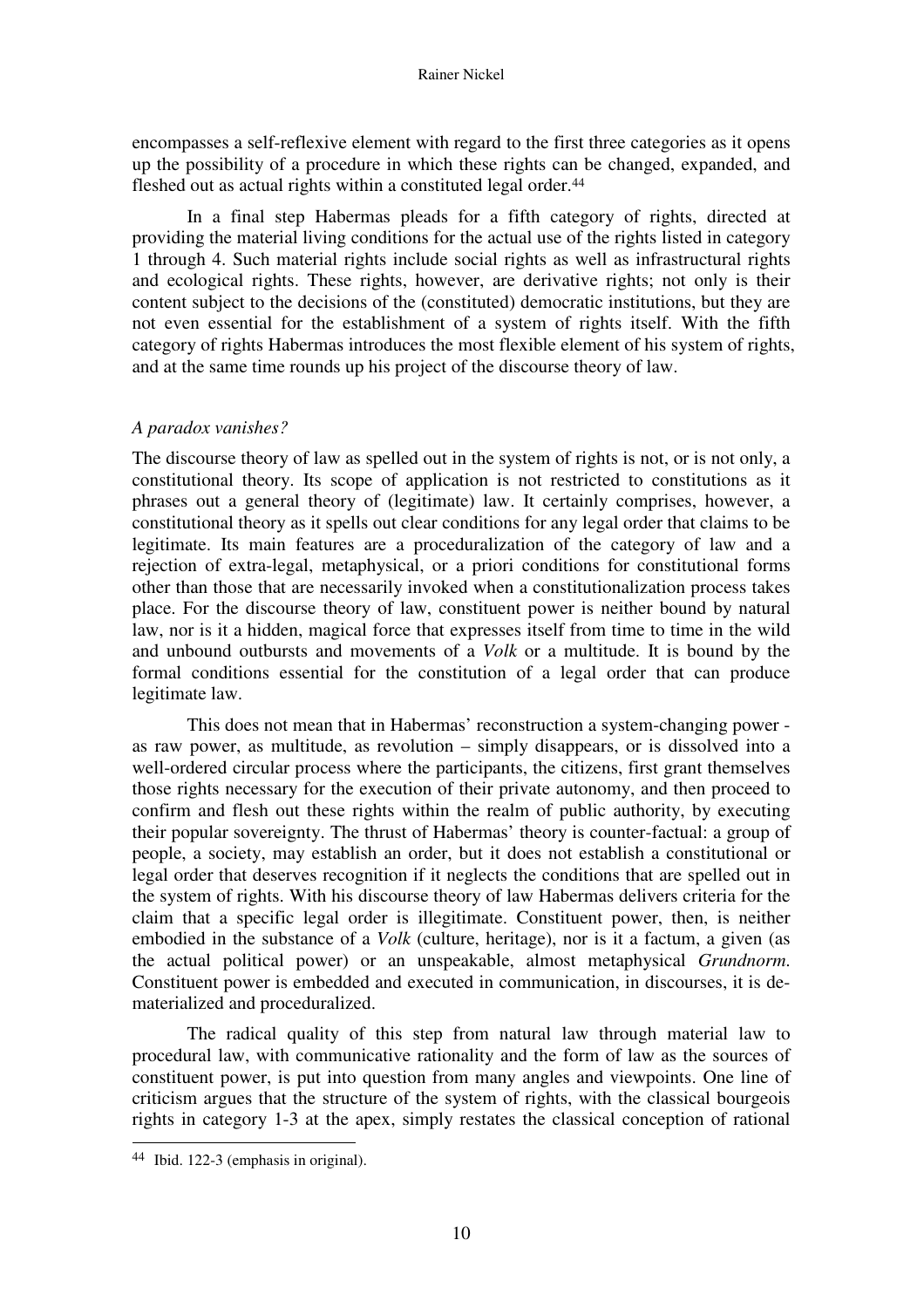law as natural law. It repeats the idea of pre-political rights that can bind the democratic legislator in a hierarchical fashion, only vested here in the terminology of discourse theory.45 Diametrically opposed to this view is a second line of criticism of the system of rights; these critics claim that classical human rights are devalued and put completely at the disposal of a popular sovereignty, with the risk of the popular sovereign 'run amok',46 if they can be hollowed out in the political process on which Habermas relies upon as the decisive step for the establishment of a legitimate legal order in category 4 of his reconstruction.

It may be argued that Habermas' theory is flexible and abstract enough to resist such attacks.<sup>47</sup> This virtue, however, might at the same time turn out to be its core problem.48 At least from the viewpoint of constitutional theory, a legal philosophy that claims to establish criteria for a legitimate constitutionalization process, while at the same time leaving the details apart, may be too flexible and abstract to be of significant value. By claiming that the system of rights does not represent these rights *in concreto* Habermas avoids allegations that he puts himself into the position to specify the perfect constitutional order. The idea that the catalogue of 'rights' in the system of rights only consists of placeholders instead of already constituted rights leaves a lot of room for the democratic process. This process, then, carries the heavy burden to express and concretize the idea of co-original autonomies, public and private. The democratic principle – that those affected by norms can possibly view themselves as their authors – and the idea of subjective rights can be constitutionalized in a wide variety of forms *within the limits* of the system of rights.

To be sure, private and public autonomy as embodied in the system of rights can be invoked in a discourse on constitutional theory, as normative claims, or at least as regulative ideas that allow for the formulation of preferences in case of conflicting normative claims. It supports, for example, attempts to institutionalize broad public debate and participation and endeavours to resist a degeneration of the public discourse into elitist or corporatist structures controlled by few. Apart from these general guidelines, however, the system of rights relies heavily on an *entgegenkommende Lebenswelt*, a social sphere that meets the expectations of discourse rationality.

This can be exemplified by reference to the problem of structural minorities, a problem inherent in the democratic process: while the system of rights guarantees that these minorities (for example, ethnic or religious minorities) can participate in the democratic process, it is clear that the concrete legal order will be deeply influenced or even dominated by majority views and preferences. The limits of this 'ethic

<sup>45</sup> See, e.g., T. Kupka, 'Jürgen Habermas' Reformulierung des klassischen Vernunftrechts' (1994) 27 *Kritische Justiz* 461; cf. K.Günther, 'Diskurstheorie des Rechts oder Naturrecht in diskurstheoretischem Gewande?' (1994) 27 *Kritische Justiz* 470.

<sup>46</sup> See C. Larmore, 'Die Wurzeln radikaler Demokratie' (1993) 41 *Deutsche Zeitschrift für Philosophie* 321.

<sup>&</sup>lt;sup>47</sup> Ingeborg Maus has delivered the most comprehensive and outspoken defence of the system of rights against criticism from a variety of viewpoints such as Marxist theory, radical democratic theory or systems theory: see Maus, above n.36.

<sup>&</sup>lt;sup>48</sup> This may additionally explain why the discourse theory of law does not play a significant role, at least in Germany, in legal discourse. In constitutional theory and constitutional law literature, such as commentaries on the *Grundgesetz* provisions, or textbooks on constitutional law hardly any references can be found to *BFN* or the discourse theory of law.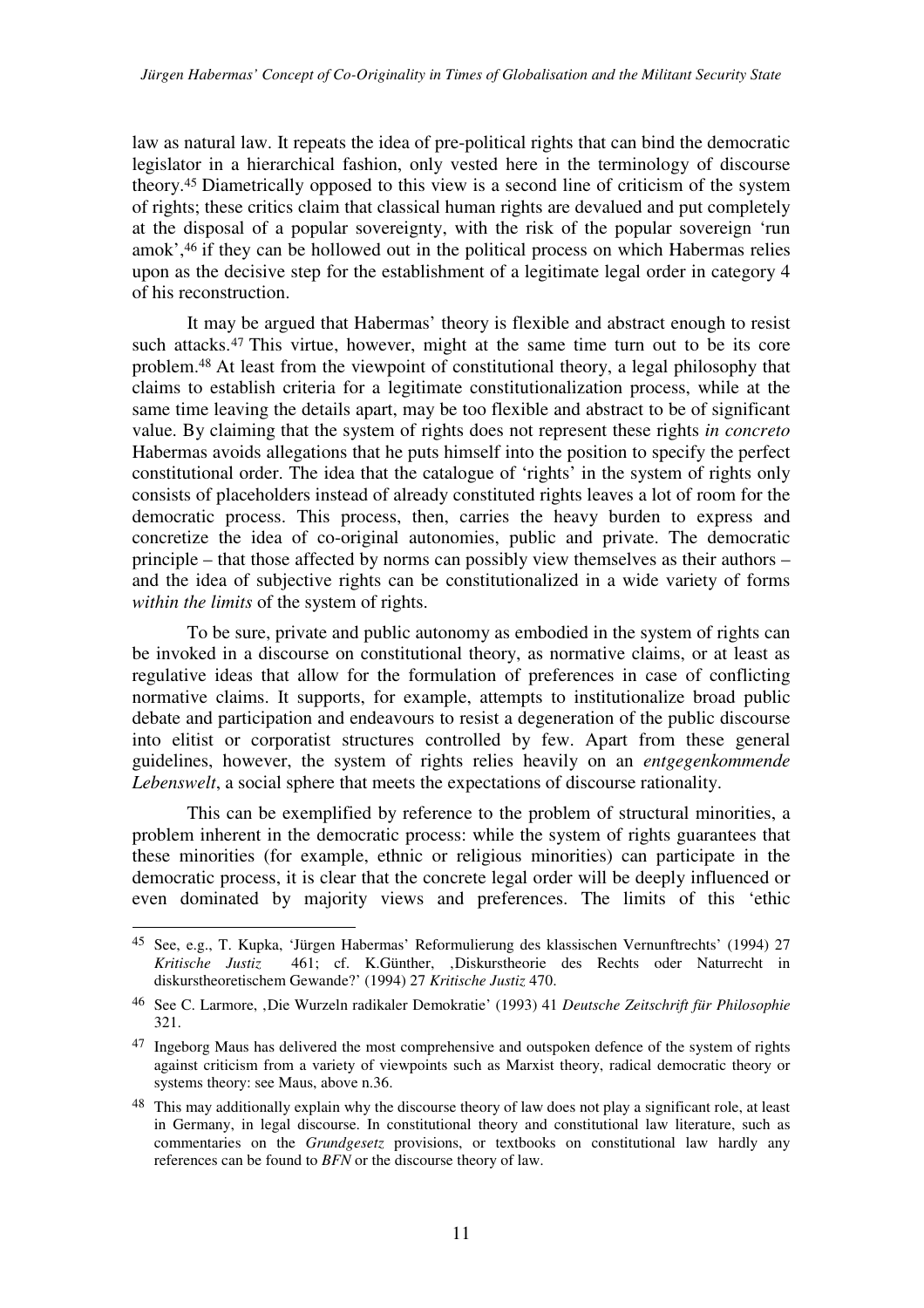#### Rainer Nickel

impregnation', as Habermas calls it,<sup>49</sup> are also defined by the 'cultural' majority. with the effect that minorities depend heavily upon the good-will of the majority to include the minority's views into the fabric of the legal order. This may cause many conflicts about minority rights, but one may also argue that it does not pose unbearable problems within a society where each member can indeed be viewed as being at the same time author and addressee of the legal order, via her citizenship. The viability of this theoretical construction ends, however, when a considerable number of a society's members are not citizens but only addressees of the legal order, as is the case in many Western European nation states. Are there absolute limits to the 'ethic impregnation' of a legal order, and what are the legal positions, or rights, members of minority groups can claim? The close connection of private and public autonomy in the system of rights seems to prevent a conclusive answer to this pressing problem.<sup>50</sup>

It can justly be argued that a philosophy of law does not necessarily have to provide for comprehensive answers to contemporary constitutional problems. A concept of legitimate law, on the other hand, should at least be able to address significant structural deficiencies of its theoretical construction in view of constitutional practices. This leads to two recent phenomena that challenge contemporary constitutional theory and practice alike, two phenomena that may put the explicatory power of the discourse theory of law and its fundaments into question. One arises from within the nation state and is connected to its transformation into a militant security state, and the second concerns the unleashing of constituent powers beyond the nation state. I will argue that in the first case the system of rights is too thin to counter this development, and that in the second case, the system of rights is too dense and compact to capture the constituting moments of supranational and international juridification.

#### DE-SUBSTANTIALIZED CONSTITUTIONALISM AND THE SECURITY PARADIGM

Most critiques of rights-based democratic theories concentrate on the character and function of rights to limit the democratic legislator, in an attempt to strengthen parliament in view of courts, especially constitutional courts. What they sometimes underestimate is the value and function of rights to contain the state institutions (including the established parliamentary institutions) and to bind them to the *Rechtsstaat* idea. In this respect, law's formality (in terms of its creation and of its application) operates to contain excesses of the state; human or constitutional rights not only exist on paper, but must be put into practice.<sup>51</sup>

<sup>49</sup> J. Habermas, *The Inclusion of the Other* (Cambridge, Mass: MIT Press, 1998), 215-8, where the original term *ethische Imprägnierung* is translated as 'permeation by ethics'.

<sup>50</sup> For a more detailed discussion, see Nickel, above n.30.

<sup>51</sup> See R. Dworkin, *Taking Rights Seriously* (London: Duckworth, 1977).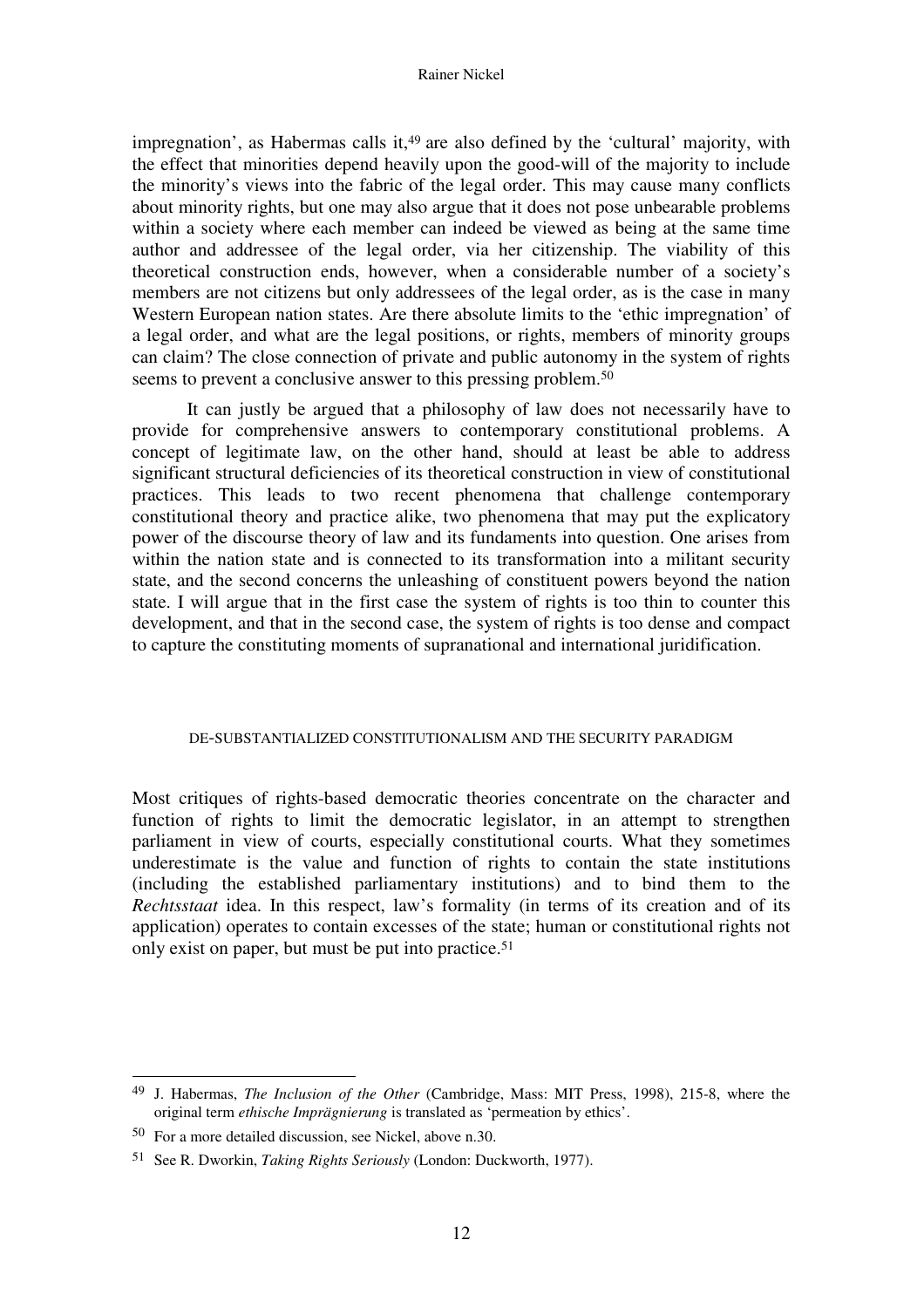## *The substance of the system of rights*

To determine the substance of the system of rights in constitutional democracies is the first and foremost task of the legislator, and here we meet again the original paradox of constituent power and constitutional form, albeit in a more concrete institutional setting. How can parliament be the guardian of constitutional rights if it is, at the same time, a primal source of possible devaluations of the same rights? Modern constitutions have tried to overcome this paradox by instituting constitutional courts or similar institutions that were given the task to determine the limits of parliamentary power.<sup>52</sup>

In Habermas' system of rights, it is maintained that there is *neither an a priori need nor a systematic position* for such an institution. The central function of popular sovereignty, embodied in the category 4 rights to public autonomy, is to determine the contents of private autonomy, and this is a process, as already explained, in which these rights can be changed, expanded, and fleshed out as actual rights within a constituted legal order. Even if one presumes with Habermas that this constituted legal order needs institutions that are organized along the principle of the separation of powers,<sup>53</sup> this does not determine whether there has to be an institution that can actually challenge or even invalidate parliamentary decisions.

It may be argued that the principle of co-originality demands from the parliament that it respects essential elements of private autonomy, especially by stating that means have to be established for legal protection (category 3 of the system of rights) against infringements of rights that safeguard the greatest possible measure of equal individual liberties (category 1 of the system of rights). This does not mean, however, that the legislator itself is bound by other legal institutions, and Habermas' category 1 expressly states that the greatest possible measure of equal individual liberties results from a 'politically autonomous elaboration',54 and not from court interpretations.

As a result, the system of rights leaves much room for the legislator. It may even be argued that it reflects a *functional understanding* of fundamental rights, as they seem to serve only the purpose to enable and support the political process of establishing a constitutional order. Even if this is not the case,<sup>55</sup> it remains an essential weakness of the system of rights that it does not address properly the systematic significance of an institutional protection of fundamental rights.

### *The transformation of fundamental rights and emergence of the militant security state*

The consequences of a de-substantialization of fundamental rights in Habermas' system of rights may not be too dramatic, so long as functioning institutions and a vigilant public provide for an effective 'constitutional culture', where a changing but stable

<sup>52</sup> There are numerous variations of institutional settings, ranging from full-fledged constitutional courts (eg Germany, Spain, South Africa) over supreme courts with a constitutional court mandate (eg USA) or similar functions (eg UK) up to institutions that more resemble parliamentary self-control (eg France with its *Conseil Constitutionnel*).

<sup>53</sup> Habermas, above n.2, esp. at 186 et seq.

<sup>54</sup> Habermas, ibid. 122.

<sup>55</sup> See Larmore, above n. 46. Maus, above n.36, at 837-41, forcefully defends Habermas against this critique.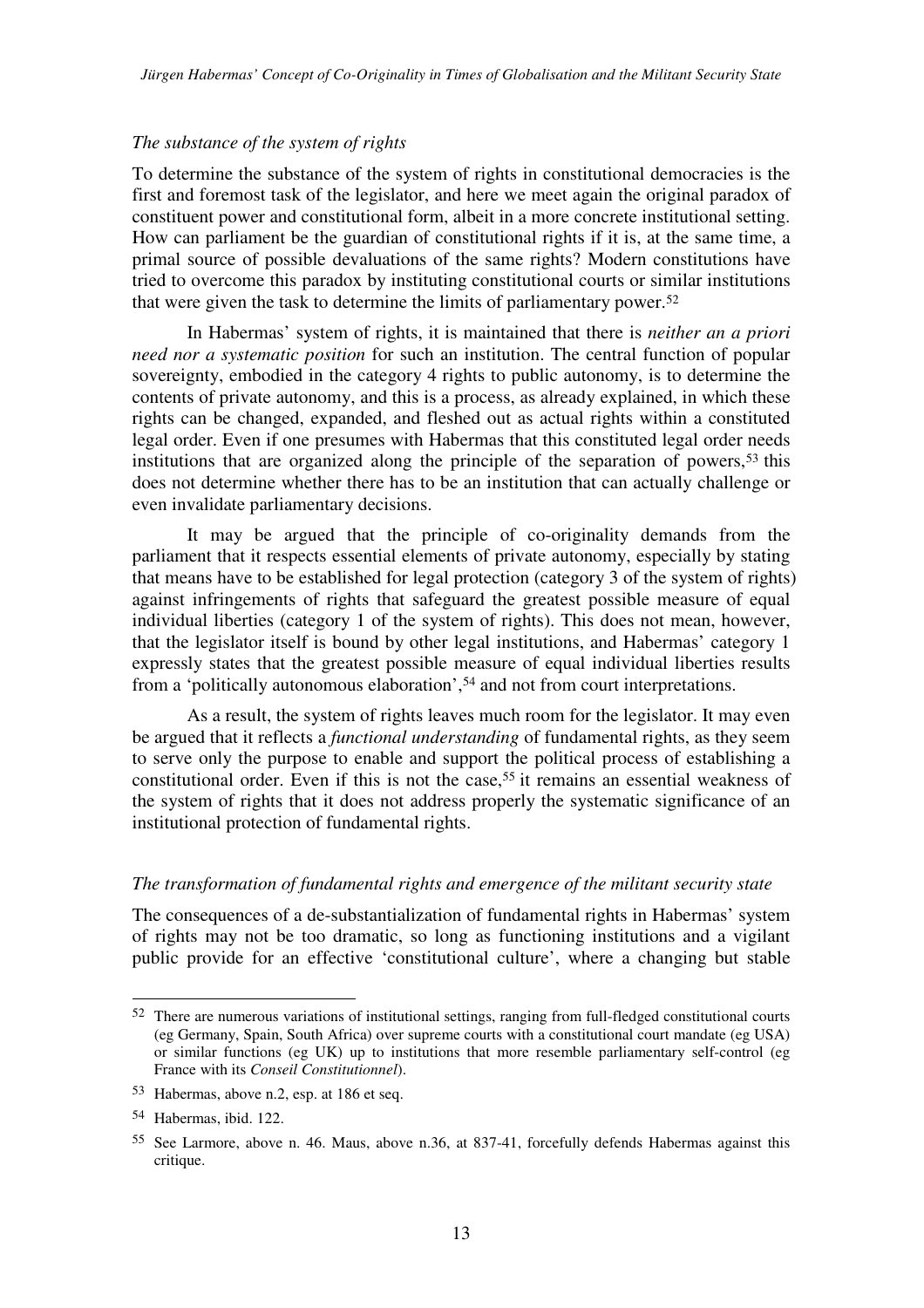consensus about the essence of fundamental rights can be established and maintained. But this assumption is quite demanding, and it becomes less plausible under conditions of a fundamental change in the perception of constitutional rights and their function within constitutional states, especially when the constitutional order is perceived to be a medium to protect citizens against all kinds of threats and dangers rather than as a method of safeguarding constitutional rights against infringement.56 This has severe repercussions on the interpretation of constitutional rights.<sup>57</sup>

As early as in the 1970s, historically situated in the context of politically motivated bank robberies, kidnappings, and assassinations as well as massive ecological threats, in Germany the discourse of constitutional law took up the idea that safety is not only a public good among others, such as social security or a functioning infrastructure, but of constitutional value, embodied in various provisions within the *Grundgesetz*, the constitution itself. <sup>58</sup> This culminated in an early account of a fundamental right to security, the *Grundrecht auf Sicherheit*. <sup>59</sup> Perennial discussions about declining public safety, accompanied by accounts on a new dimension of crime in the form of organized crime and terrorism, kept this security discourse alive throughout the 1980s, and by the 1990s the paradigmatic transformation from liberty to security as part of a greater transformation of the trias *Freiheit, Gleichheit, Brüderlichkeit* to *Sicherheit, Vielfalt, Solidarität* (Liberty, Equality, Fraternity to Security, Diversity, Solidarity) - had been firmly established.<sup>60</sup> It has led to an intrusion and extension of instrumentalist thinking into contemporary constitutional thought and practice, <sup>61</sup> and has influenced the discourse about public law in all its facets. Policing becomes preemptive instead of being bound to factual indicators of a danger to public safety,<sup>62</sup> and criminal law, once coined as the 'magna charta of the criminal', turns into *Feindstrafrecht*, <sup>63</sup> where the criminal is not a fellow citizen any more, but the enemy.

After the 9/11 attacks, this transformation from policing to a compound of 'combat law' gained more speed and assumed a global dimension, propelled especially

<sup>56</sup> See U. Beck, *Risikogesellschaft. Auf dem Weg in eine andere Moderne* (Frankfurt am Main: Suhrkamp 1986); in English, *Risk Society: Towards a New Modernity* (London: Sage, 1992).

<sup>&</sup>lt;sup>57</sup> For an early account on first steps towards this fundamental change in the fundamental rights jurisprudence of the German Federal Constitutional Court, see E. Denninger, 'Freiheitsordnung – Wertordnung – Pflichtordnung' (1975) *Juristenzeitung* 545.

<sup>58</sup> For a critique of this terminological shift from a constitutional order that is protecting *rights* to a constitutional order that is protecting *citizens* by imposing limitations on their fundamental rights, see Denninger, ibid.

<sup>59</sup> J. Isensee, *Das Grundrecht auf Sicherheit. Zu den Schutzpflichten des freiheitlichen Staates* (Berlin: de Gruyter, 1983).

<sup>60</sup> E. Denninger, *Menschenrechte und Grundgesetz* (Weinheim: Belz Athenäum, 1994).

<sup>61</sup> For a similar account in the context of the UK, see I Loader and N Walker, *Civilizing Security* (Cambridge: Cambridge University Press, 2007).

<sup>62</sup> See G. Frankenberg, 'Kritik des Bekämpfungsrechts' (2005) 38 *Kritische Justiz* 370.

<sup>63</sup> This term literally means 'criminal law for the enemy'. It denotes special criminal law provisions directed against individuals who do not count as fellow citizens, but as, for example, 'unlawful combatants'. What was once coined as a critique, however, is now more and more often used in an affirmative sense, for example by Günter Jacobs, 'Bürgerstrafrecht und Feindstrafrecht' in Yu-hsiu Hsu (ed.), *Foundations and Limits of Criminal Law and Criminal Procedure* (Taipei 2003), 41 available online at http://www.hrr-strafrecht.de/hrr/archiv/04-03/index.php3?seite=6.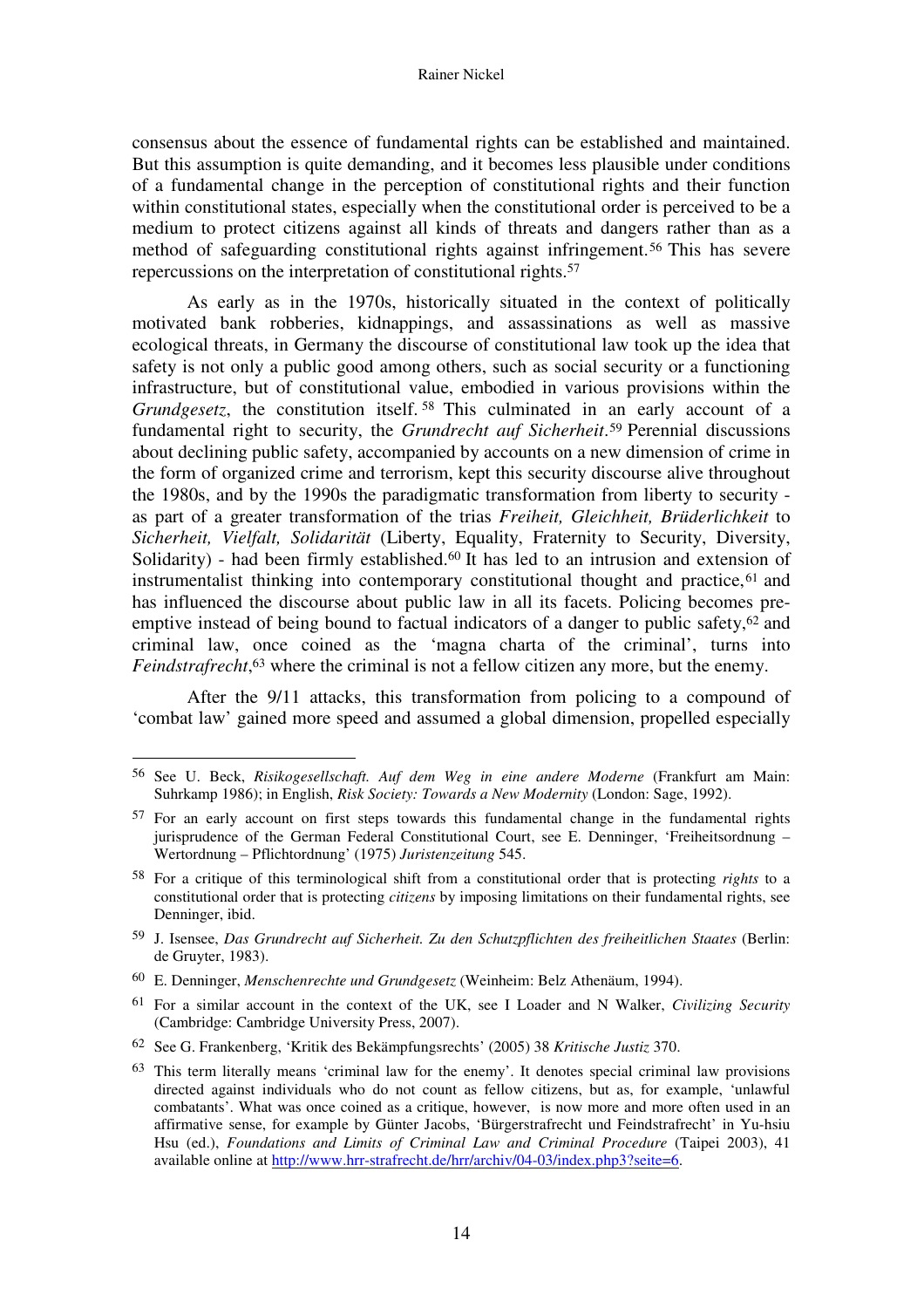by policies of the European Union and its Member States,<sup>64</sup> and the US. The 'global security architecture' that has since emerged is increasingly detached from its anchoring in (popular) sovereignty and the territorial nation-state, and it becomes subject to 'security-technical rationalization', with the institutions of the nation-state being transformed step by step into a *security agency*, <sup>65</sup> situated within a network of militant security states.

Viewed from within, the militant security state can claim a high degree of legitimacy for its actions because these are directly grounded in the constitutional order. Additionally, its actions appear to be backed both by private autonomy and public autonomy, by fundamental rights and popular sovereignty alike. If the citizens can claim from the state a high degree of security because they have a right to be protected, and if the same citizens decide upon legal measures safeguarding an effective protection via their parliamentary representatives, there seems to be *no a priori* legal limit to the militant security state. From indefinite detainment, through extensive (bio) data collections on an unprecedented scale, to torture networks and from pre-emptive shootings of suspects and kidnapped or suspect passenger planes to pre-emptive wars, the security paradigm seems to trump the traditional notion of inalienable individual rights and replace them with the rule that the end justifies the means.

It is not my intention to claim that Habermas' system of rights supports this transformation to the militant security state and its consequences, or that it could be used to legitimate indefinite detainment or torture. Rather, it is held that the desubstantialization of the system of rights cannot adequately capture the transformation to the militant security state since the system of rights is designed to give only formal criteria for the extent (and limits) of a legitimate constitutional form. In this theoretical setting it is very difficult to identify normative criteria that may render it possible to call a – democratic! – practice illegitimate which balances individual liberties and a 'right to security' in an admittedly peculiar way. An example from recent constitutional practice may serve to highlight this point.

The militant security state  $-$  via its parliament  $-$  may, for example, decide to sacrifice individuals and their rights and lives for the sake of the happiness of the greatest number. A contemporary example was subject of a recent decision of the German Federal Constitutional Court (FCC). The Court had to decide upon a statute that allowed for the use of military force, especially the air force, to shoot down a kidnapped passenger plane in case there were indicators that it would be used as a weapon, e.g. by steering it into a building.<sup>66</sup> The FCC held that the federal parliament lacked the competence to regulate this case in a Federal statute. Apart from this aspect, however, the Court expressly stated that the statute violates the fundamental rights of

<sup>64</sup> Numerous 'security packages' have been enacted in all Member States of the EU. For an overview over the co-ordinated strategies of the Member States in the framework of Article 29 et seqq TEU (co-operation in criminal and judicial matters), see N. Walker, 'In Search of the Area of Freedom, Security and Justice: A Constitutional Odyssey' in N. Walker (ed.), *Europe's Area of Freedom, Security and Justice* (Oxford: Oxford University Press, 2004), 3-37.

<sup>65</sup> K. Günther, 'World Citizens between Freedom and Security' (2005) 12 *Constellations* 379, esp. at 382.

<sup>66</sup> Federal Constitutional Court, judgement of 15 February 2006, case 1 BvR 357/05. The decision can be found (in German) at www.bverfg.de.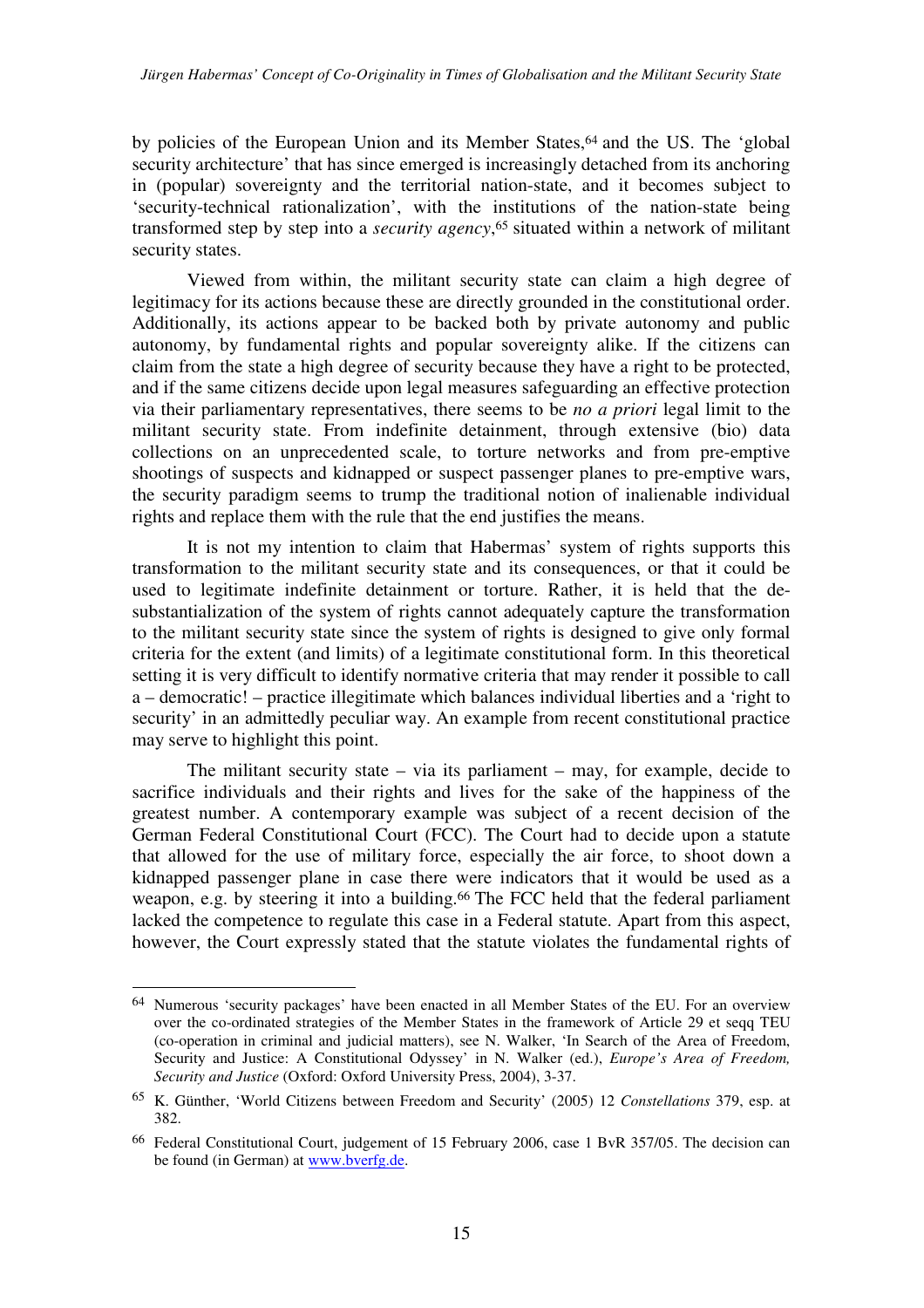the passengers and the crew. The reasoning of the Court, summarized in the press release, is worth citing at length. It reads as follows:

> § 14.3 of the Aviation Security Act is also not compatible with the right to life (Article 2.2 sentence 1 of the Basic Law) in conjunction with the guarantee of human dignity (Article 1.1 of the Basic Law) to the extent that the use of armed force affects persons on board the aircraft who are not participants in the crime.

> The passengers and crew members who are exposed to such a mission are in a desperate situation. They can no longer influence the circumstances of their lives independently from others in a self-determined manner. This makes them objects not only of the perpetrators of the crime. Also the state which in such a situation resorts to the measure provided by § 14.3 of the Aviation Security Act treats them as mere objects of its rescue operation for the protection of others. Such a treatment ignores the status of the persons affected as subjects endowed with dignity and inalienable rights. By their killing being used as a means to save others, they are treated as objects and at the same time deprived of their rights; with their lives being disposed of unilaterally by the state, the persons on board the aircraft, who, as victims, are themselves in need of protection, are denied the value which is due to a human being for his or her own sake ...

> Under the applicability of Article 1.1 of the Basic Law (guarantee of human dignity) it is absolutely inconceivable to intentionally kill persons who are in such a helpless situation on the basis of a statutory authorisation. The assumption that someone boarding an aircraft as a crew member or as a passenger will presumably consent to its being shot down, and thus in his or her own killing, in the case of the aircraft becoming involved in an aerial incident is an unrealistic fiction.. Also the assessment that the persons affected are doomed anyway cannot remove from the killing of innocent people in the situation described its nature of an infringement of these people's right to dignity. Human life and human dignity enjoy the same constitutional protection regardless of the duration of the physical existence of the individual human being. The opinion, which has been advanced on some occasions, that the persons who are held on board have become part of a weapon and must bear being treated as such, expresses in a virtually undisguised manner that the victims of such an incident are no longer perceived as human beings.67

The decisive aspect of this decision is not that it struck down an act of parliament, or that the Court refers to the 'inalienable rights' of the affected persons as subjects for reaching its judgement. It is the characterization of the state killing of innocent persons as 'inconceivable' that deserves closer attention. The Court links its judgment to the guarantee of human dignity as protected under Article 1.1 *Grundgesetz*. This move has far-reaching consequences since Article 79 contains self-reflexive provisions that specify the conditions under which the *Grundgesetz* can be amended or changed. The most remarkable provision is Article 79.3, which states that any amendment touching upon the principles laid down in Article 1 of the constitution is illegitimate (*unzulässig*).

<sup>67</sup> Federal Constitutional Court, English version of the press release on the judgement of 15 February 2006, case 1 BvR 357/05, available at http://www.bverfg.de/bverfg\_cgi/pressemitteilungen/ frames/bvg06-011e. The official translation of the original press release is unfortunately not well written.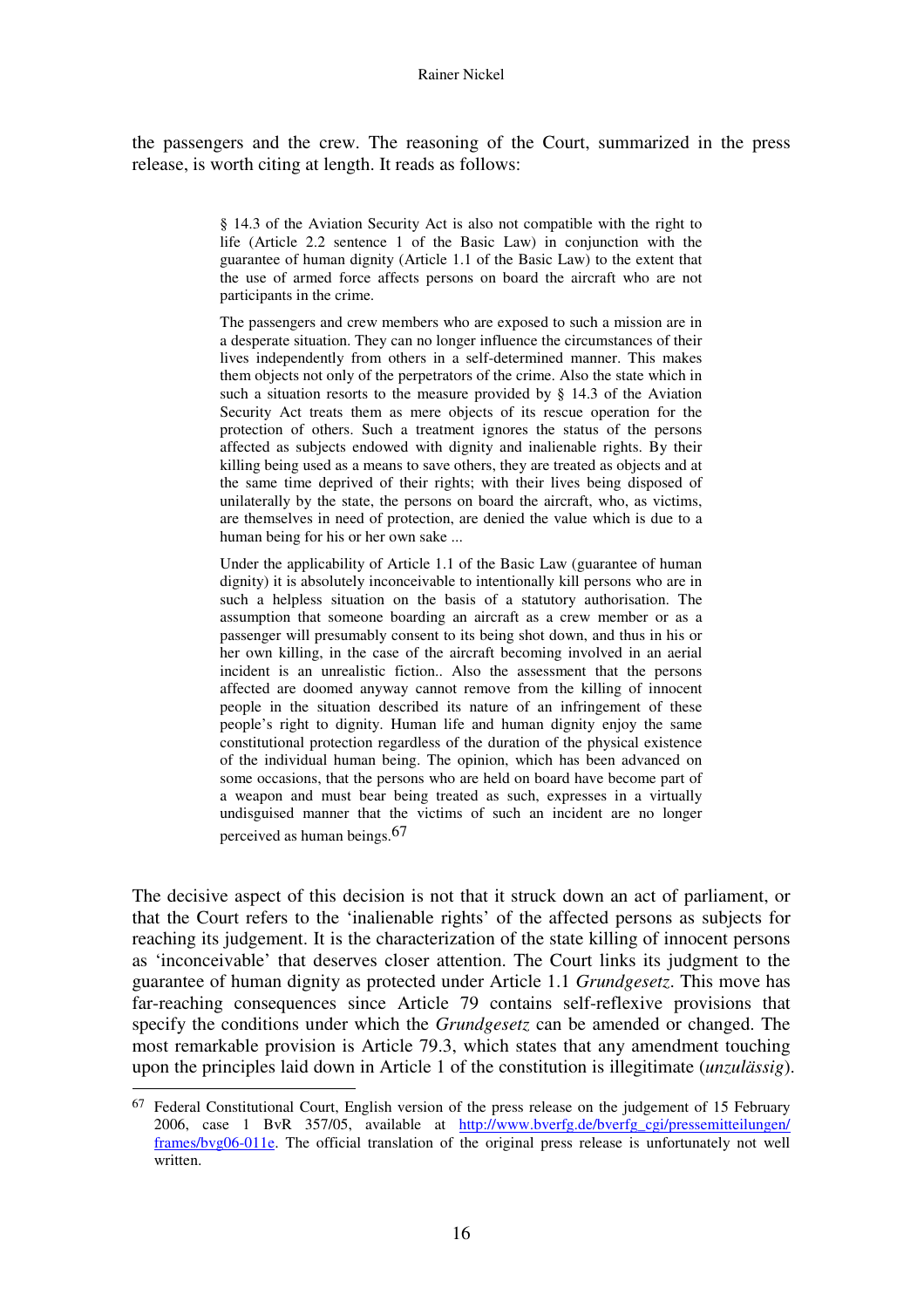Thus, even if the formal conditions for amendment of the *Grundgesetz* as laid down in Article 79.1 and 2 were fulfilled, one can safely assume that the *Grundgesetz* would not even permit a constitutional amendment expressly supporting the use of force against kidnapped airplanes, because, according to the FCC, it would amount to *verfassungswidrigem Verfassungsrecht* (unconstitutional constitutional law).

This forceful intervention of the FCC, and especially its far-reaching consequence - that it can even claim to bind the constituent power of the German popular sovereign - may be attributed to the peculiar architecture of the German constitution. However, a number of court decisions from a variety of courts in many parts of the world, invoke similar aspects of a priori principles of common or constitutional law, principles that bind the legislator and/or the executive power of the government or president.68 In essence, the courts seem to be motivated by similar concerns, namely, that the militant security state endangers the fundaments of law,<sup>69</sup> and annuls the social contract.<sup>70</sup>

Once again, it is hardly possible to find a legal or rights-based starting point for such concerns about the extending powers of the militant security state on the grounds of Habermas' system of rights. His legal philosophy is not, unlike Rawls' theory, based on the idea of a social contract, but on the discourse principle and its application to the legal form. Moral concerns, as they are strongly echoed in the decision of the FCC and translated into the legal language of Article 1.1 of the *Grundgesetz*, also have no clear position and no substantive content in the framework of the discourse theory of law; moral concerns can only indirectly influence the democratic deliberative processes via societal moral discourses held in the general public. As the category of law itself is theorized only as a historical contingency and not as a normative necessity, Habermas' theory can be used only for laments about the creeping destruction of the category of law caused by measures of the militant security state; it cannot be used as a basis for a normative critique of this tendency. It is therefore unclear what follows from the paradigmatic change from civil liberties to security for constitutional theory and practice. In the end, the system of rights appears to be too 'thin' to address the transformation to the militant security state in a satisfying manner.

<sup>68</sup> See, e.g., the recent US Supreme Court decision in *Hamdan* v. *Rumsfeld et al*. ((No. 05-184; 415 F. 3d 33), dealing with the installation of military tribunals instead of ordinary courts for trials against terror suspects, or the UK House of Lords in the detention case (*A* v *Secretary of State for the Home Department* [2004] UKHL 56) and the torture case (*A* v *Secretary of State for the Home Department* [2005] UKHL 71).

<sup>69</sup> Waldron, above n.3, argues that the prohibition of torture is a legal archetype as it has become 'a sort of emblem, token, or icon of the whole' legal system, 'an archetype of the spirit of the area of law in question' (at 1722-23).

<sup>70</sup> For the argument that a general priority of security concerns over civil liberties annuls the social contract, see Günther, above n.65, at 385-386. It is interesting that Günther, who was an important co-architect of the system of rights (see BFN, above n. 2, XLIII), extensively refers in this context to Kant's republicanism, with its roots in moral theory, instead of to Habermas' discourse theory of law.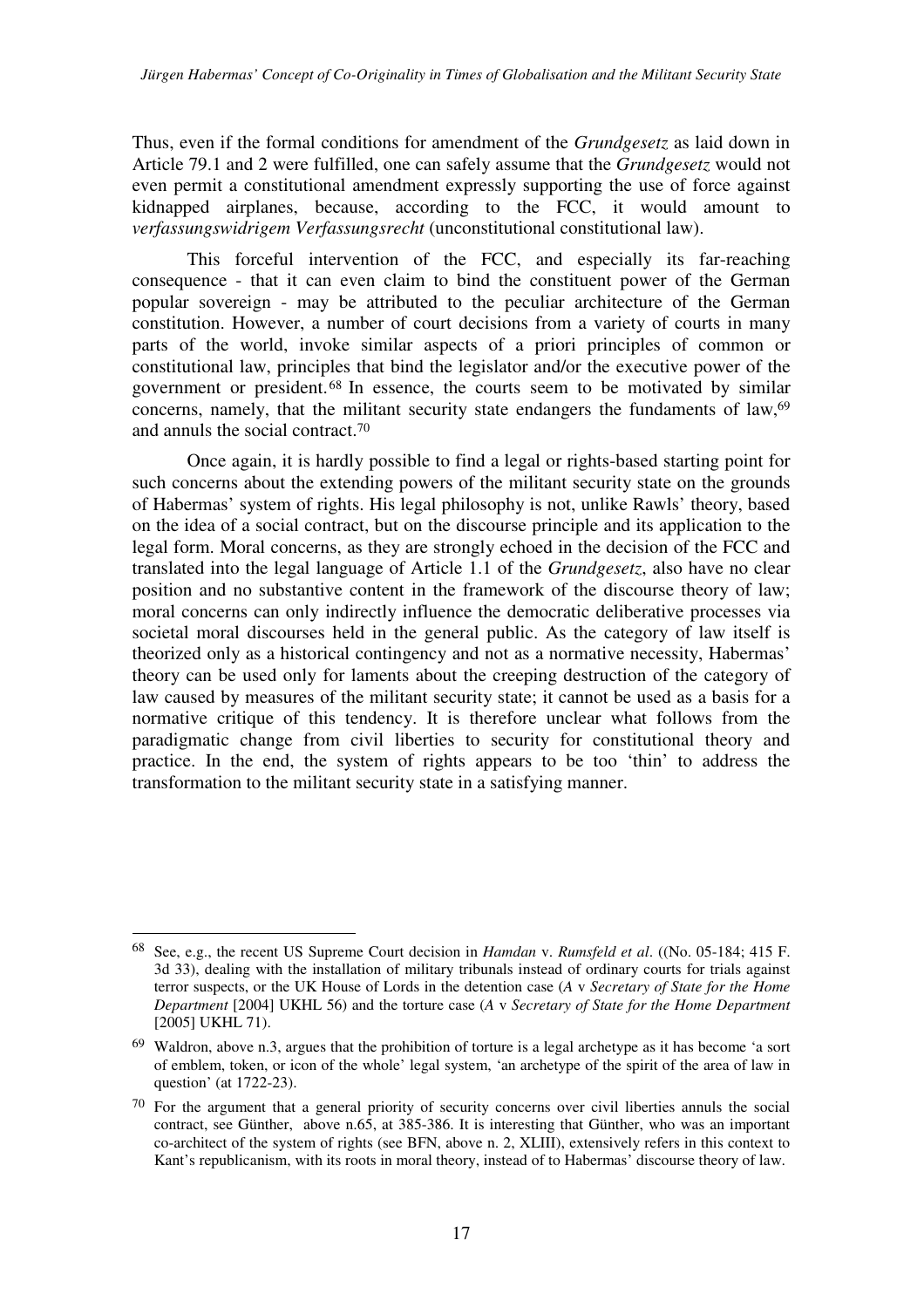#### Rainer Nickel

### THE *DEMOCRATIC RECHTSSTAAT* - A FADING CONCEPT? THE MISSING LINK IN GLOBAL LAW

While the system of rights is quite flexible with regard to the contents of private (and public) autonomy, it is very strict in another respect: it firmly connects legitimate law with the concept of popular sovereignty, embodied in the democratic principle. If the discourse theory of law was bound, at the same time, to the territorial nation state, it would be unable to offer any perspective with regard to transnational or international law. But this is not the case. Normatively, the system of rights is not limited to the nation-state model and, in theory, any group of citizens could constitute a legal order by following the necessary steps as laid down in the system of rights. In practice, however, without a global public sphere, a global citizenship, or a global parliament, for example, essential elements and preconditions for such a founding process are lacking.

On the other hand, we can *empirically* observe an ever denser juridification of international law, with an ever growing number of transnational issues, such as environmental protection and the regulation of international trade and international financial markets, being subject of intensifying international law regulations. Additionally, 'global law without a state', <sup>71</sup> apparently following the patterns of globalization, is on the rise. Empirical research draws our attention to the enormous amount of non-state ('private') regulations that shape and rule transnational business relations and international trade.

Numerous private standard-setting bodies, agreements on technical norms, and other forms of regulative activities suggest that we are observing a major shift, if not a change of paradigm, from state regulation and international law regulations to private international regulations.72 At the same time, we are experiencing a major increase in 'hybrid' activities, namely, in co-operative international activities of national governments and private actors.73 Both the tendencies of extended private governance activities and the hybridization of international actors can be summed up in the formula that 'the new legal order is working significant transformations in governance arrangements, both locally and globally, suggesting that the distinction between the public and the private realms is becoming increasingly difficult to sustain'.74 A new constitutional superstructure seems to be on the rise, driven by transnational economic constitutionalism, <sup>75</sup> though not limited to this aspect since it also comprises, for

<sup>71</sup> G. Teubner (ed.), *Global Law Without a State* (Aldershot: Aldgate, 1987).

 $72$  Private governance regimes play a significant role in the global political economy and its juridification: see C. Cutler, *Private Power and Global Authority*, (Oxford: Oxford University Press, 2003); J. Braithwaite and P. Drahos, *Global Business Regulation*, (Cambridge: Cambridge University Press, 2000); H. Schepel, *The Constitution of Private Governance: Product Standards in the Regulation of Integrating Markets* (Oxford: Hart, 2005).

<sup>73</sup> As a striking example, the activities of standard-setting bodies such as the International Organisation of Standardisation (ISO) might be mentioned. ISO standards are often used in national courts as *legal* benchmarks, for example, in tort cases. Another well-know example is the function of the private organisation ICANN as world administrator of web site addresses.

<sup>74</sup> Cutler, above n.72, 2.

<sup>75</sup> For a comprehensive discussion of these tendencies from interdisciplinary perspectives, see Joerges and Petersmann (eds.), above n.23.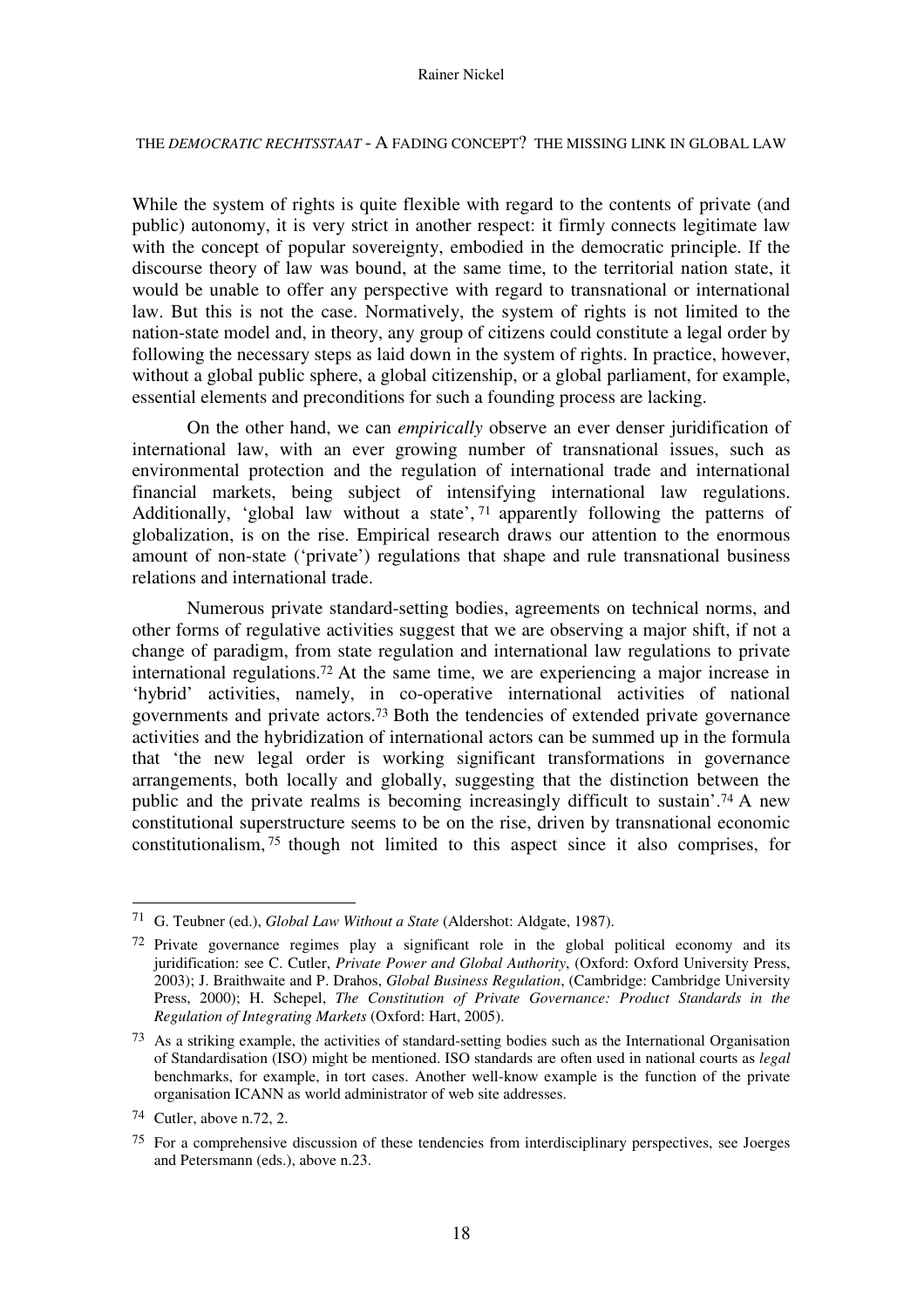example, the rise of a transnational security architecture, with the nation states acting as security agencies.<sup>76</sup>

It is clear from the outset that the system of rights is too dense and compact to immediately capture the constituting moments of supranational and international juridification. The idea of a necessary internal link between public and private autonomy appears to be unable to explain the emergence of supranational and transnational law outside the borders of a clearly defined institutional setting of a national (or regional, such as the EU) legal community. In theory, these regulations bear the tarnish of being illegitimate, at least if they originate outside the classical canon of international law. As a consequence, in a new, globalized environment where the execution of diffuse powers by diffuse actors blurs the line between public authority and private power, the well-ordered theory of the *democratic Rechtsstaat* seems to lose its empirical foundation *and* its persuasiveness altogether. Do we have to resign, then, and start speaking instead (again) of market powers, with its systemic imperatives, as constituent powers that programme the constitutional form? Or of an 'anonymous matrix', consisting of regulatory regimes that form the new, decentralized global power structures?<sup>77</sup>

On a different reading, however, the discourse theory of law can serve as a normative yardstick for existing regulatory structures, and as an orientation for the elaboration of new forms and institutions that may reduce the obvious democratic deficits of supranational and transnational regulation. On this theoretical basis a number of proposals have already been made that aim to enhance the legitimacy of rule-making and regulatory processes above the nation state and to preserve its legitimising force.<sup>78</sup>

#### **CONCLUSION**

The illustrations that the discourse theory of law has been confronted with here - the rise of the militant security state as well as the emerging superstructure of a super- and transnational juridification - do not represent principled arguments against the system of rights or of the idea of a co-originality of private and public autonomy. But they do indicate that Habermas' strong emphasis on the central role of popular sovereignty and the democratic principle is in certain respects difficult to reconcile with his overall aim of easing the tension between popular sovereignty and fundamental rights.

His translation of the application of the discourse principle on the form of law seems to be – at least from the perspective of constitutional theory – too much influenced by the fear of fundamental philosophical objections against traces of

<sup>76</sup> See Günther, above n. 65, and Walker, above n. 64.

<sup>77</sup> G. Teubner, 'The Anonymous Matrix: Human Rights Violations by 'Private' Transnational Actors' (2006) 69 *Modern Law Review* 327; see also A. Fischer-Lescano and G. Teubner, 'Regime-Collisions: The Vain Search for Legal Unity in the Fragmentation of Global Law' (2004) 25 *Michigan J. of International Law* 999.

<sup>78</sup> See, e.g., C. Joerges, 'Deliberative Supranationalism: Two Defences' (2002) 8 European Law J. 133; Nickel, above n.23.